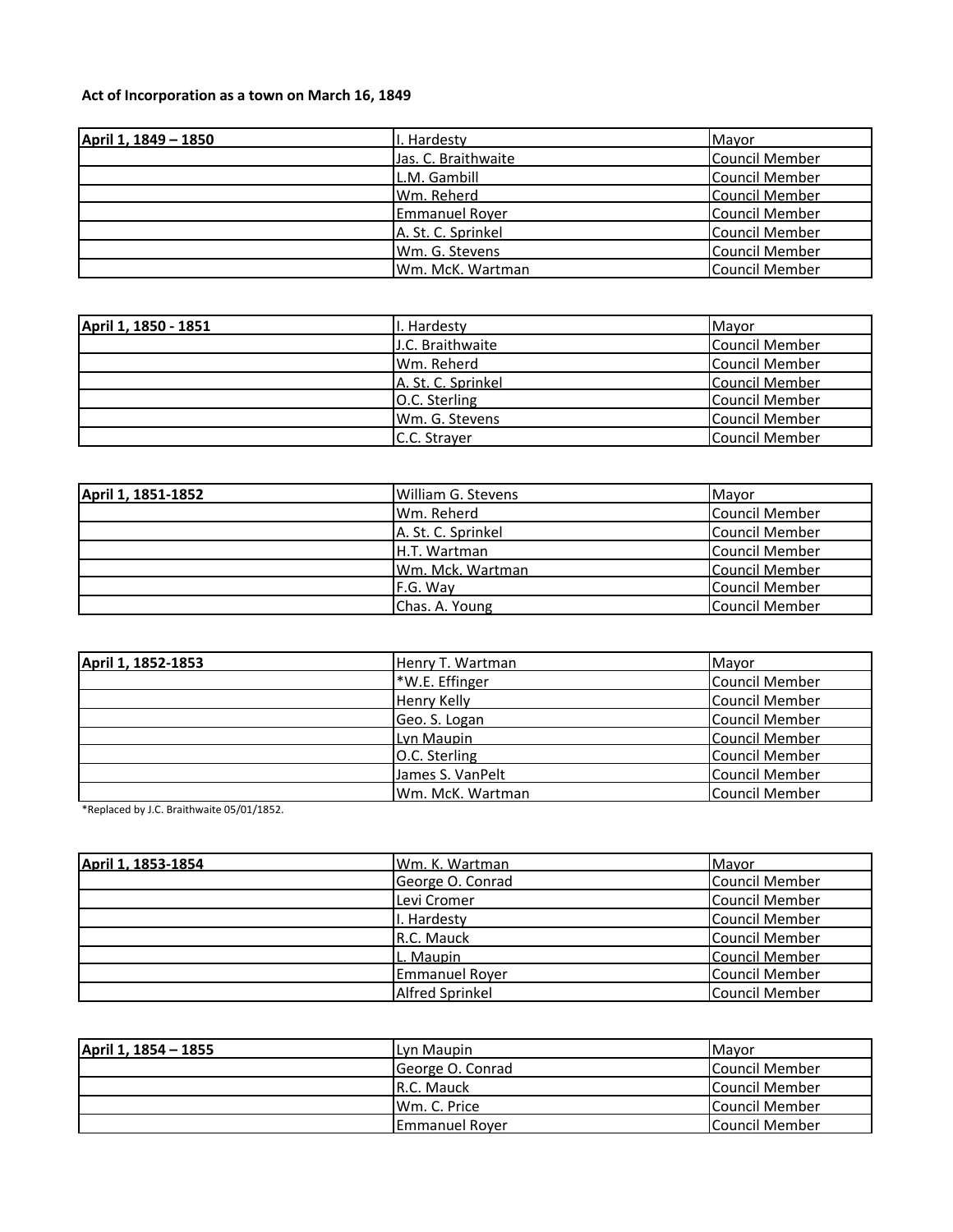| <b>IWm. G. Stevens</b> | Council Member        |
|------------------------|-----------------------|
| IWm. McK. Wartman      | <b>Council Member</b> |
| . C. Woodson<br>Uno.   | Council Member        |

| April 1, 1855-1856 | O.C. Sterling        | Mayor                 |
|--------------------|----------------------|-----------------------|
|                    | <b>Issac Coffman</b> | <b>Council Member</b> |
|                    | Levi Cromer          | Council Member        |
|                    | Wm. N. Gray          | Council Member        |
|                    | A.B. Irick           | Council Member        |
|                    | B.F. Martz           | <b>Council Member</b> |
|                    | G. Sprinkel          | Council Member        |
|                    | E.T.H. Warren        | Council Member        |

| April 1, 1856-1857 | O.C. Sterling         | Mayor                 |
|--------------------|-----------------------|-----------------------|
|                    | <b>Issac Coffman</b>  | Council Member        |
|                    | George O. Conrad      | <b>Council Member</b> |
|                    | Wm. N. Gay            | <b>Council Member</b> |
|                    | <b>Issac Hardesty</b> | <b>Council Member</b> |
|                    | J.T. Logan            | <b>Council Member</b> |
|                    | B.F. Martz            | Council Member        |
|                    | lWm. McK. Wartman     | Council Member        |

| April 1, 1857-1858 | <b>B.F. Martz</b> | Mayor                 |
|--------------------|-------------------|-----------------------|
|                    | George Conrad     | <b>Council Member</b> |
|                    | S.M. Dold         | <b>Council Member</b> |
|                    | O.P. Helphenstine | <b>Council Member</b> |
|                    | Jno. Messerley    | <b>Council Member</b> |
|                    | <b>Nelson</b>     | Council Member        |
|                    | Sprinkel          | Council Member        |
|                    | Jno. H. Wartman   | <b>Council Member</b> |
|                    | T.L. Yancey       | <b>Council Member</b> |

| April 1, 1858-1859 | Thomas L. Yancey    | Mayor                 |
|--------------------|---------------------|-----------------------|
|                    | <b>Issac Aiken</b>  | Council Member        |
|                    | Issac G. Coffman    | Council Member        |
|                    | Anthony Hockman     | <b>Council Member</b> |
|                    | <b>Andrew Houck</b> | <b>Council Member</b> |
|                    | John Messerley      | Council Member        |
|                    | Franklin Pence      | Council Member        |
|                    | Jacob L. Sibert     | Council Member        |

| April 1, 1859-1860 | Thomas L. Yancey   | Mayor                 |
|--------------------|--------------------|-----------------------|
|                    | <b>Issac Aiken</b> | <b>Council Member</b> |
|                    | George S. Christie | <b>Council Member</b> |
|                    | I.G. Coffman       | Council Member        |
|                    | A. Hockman         | <b>Council Member</b> |
|                    | Franklin Pierce    | Council Member        |
|                    | J.G. Sprinkel      | Council Member        |
|                    | H.T. Wartman       | Council Member        |

| 1860<br><b>Janua</b> | н<br>$\mathbf{u}$<br>. | uMayor |
|----------------------|------------------------|--------|
|                      |                        |        |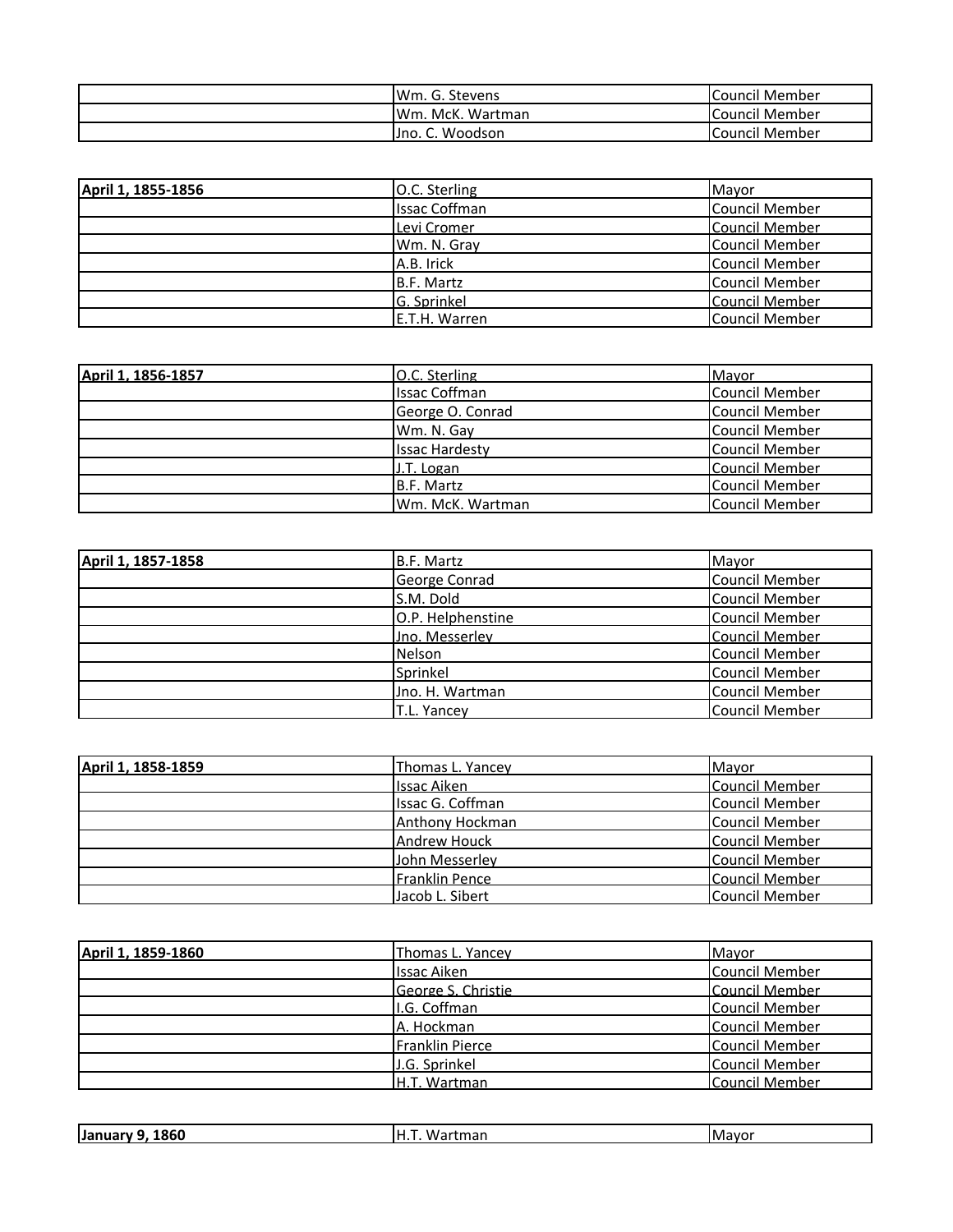| George S. Christie | Council Member |
|--------------------|----------------|
| II.G. Coffman      | Council Member |
| IA. Hockman        | Council Member |
| IF. Pence          | Council Member |
| W. McK. Wartman    | Council Member |

| April 1, 1860-1861 | <b>H.T. Wartman</b> | Mayor                 |
|--------------------|---------------------|-----------------------|
|                    | T. Bassford         | <b>Council Member</b> |
|                    | G.S. Christie       | Council Member        |
|                    | I.G. Coffman        | Council Member        |
|                    | A. Hockman          | <b>Council Member</b> |
|                    | F. Pence            | <b>Council Member</b> |
|                    | E.T.H. Warren       | Council Member        |
|                    | Wm. McK. Wartman    | Council Member        |

| April 1, 1861-1862 | Dr. Samuel Dold         | <b>Mavor</b>          |
|--------------------|-------------------------|-----------------------|
|                    | *I.G. Coffman           | Council Member        |
|                    | C.P. Helphenstine       | <b>Council Member</b> |
|                    | <b>Emmanuel Royer</b>   | <b>Council Member</b> |
|                    | Nelson Sprinkel         | <b>Council Member</b> |
|                    | C.C. Straver            | <b>Council Member</b> |
|                    | <b>Thomas L. Yancey</b> | Council Member        |

\*Replaced by Joseph H. Shue 08/16/1861

\*Replaced by A.E. Hensberger 08/16/1861

| April 1, 1862-1863 | S.M. Dold             | Mayor                 |
|--------------------|-----------------------|-----------------------|
|                    | O.P. Helphenstine     | Council Member        |
|                    | A. E. Hensberger      | Council Member        |
|                    | <b>Emmanuel Rover</b> | <b>Council Member</b> |
|                    | N. Sprinkel           | Council Member        |
|                    | C.C. Strayer          | <b>Council Member</b> |
|                    | D.M. Switzer          | Council Member        |
|                    | Wm. McK. Wartman      | Council Member        |

| April 1, 1863-1864 | George S. Christie | Mayor                 |
|--------------------|--------------------|-----------------------|
|                    | Jas. T. Logan      | Council Member        |
|                    | A.J. Nicholas      | Council Member        |
|                    | S.H.Ott            | Council Member        |
|                    | *Wm. C. Price      | <b>Council Member</b> |
|                    | C.A. Sprinkel      | Council Member        |
|                    | *Sam. R. Sterling  | <b>Council Member</b> |
|                    | Wm. McK. Wartman   | <b>Council Member</b> |

\*Replaced by A. Hockman

\*Replaced by J. L. Sibert

| April 1, 1864 – 1865 | l*Sam Shecklett       | Mayor          |
|----------------------|-----------------------|----------------|
|                      | M. Harvey Effinger    | Council Member |
|                      | John S. Effinger      | Council Member |
|                      | Wm. N. Gay            | Council Member |
|                      | <b>Emmanuel Royer</b> | Council Member |
|                      | l*Jacob L. Sibert     | Council Member |
|                      | C.C. Strayer          | Council Member |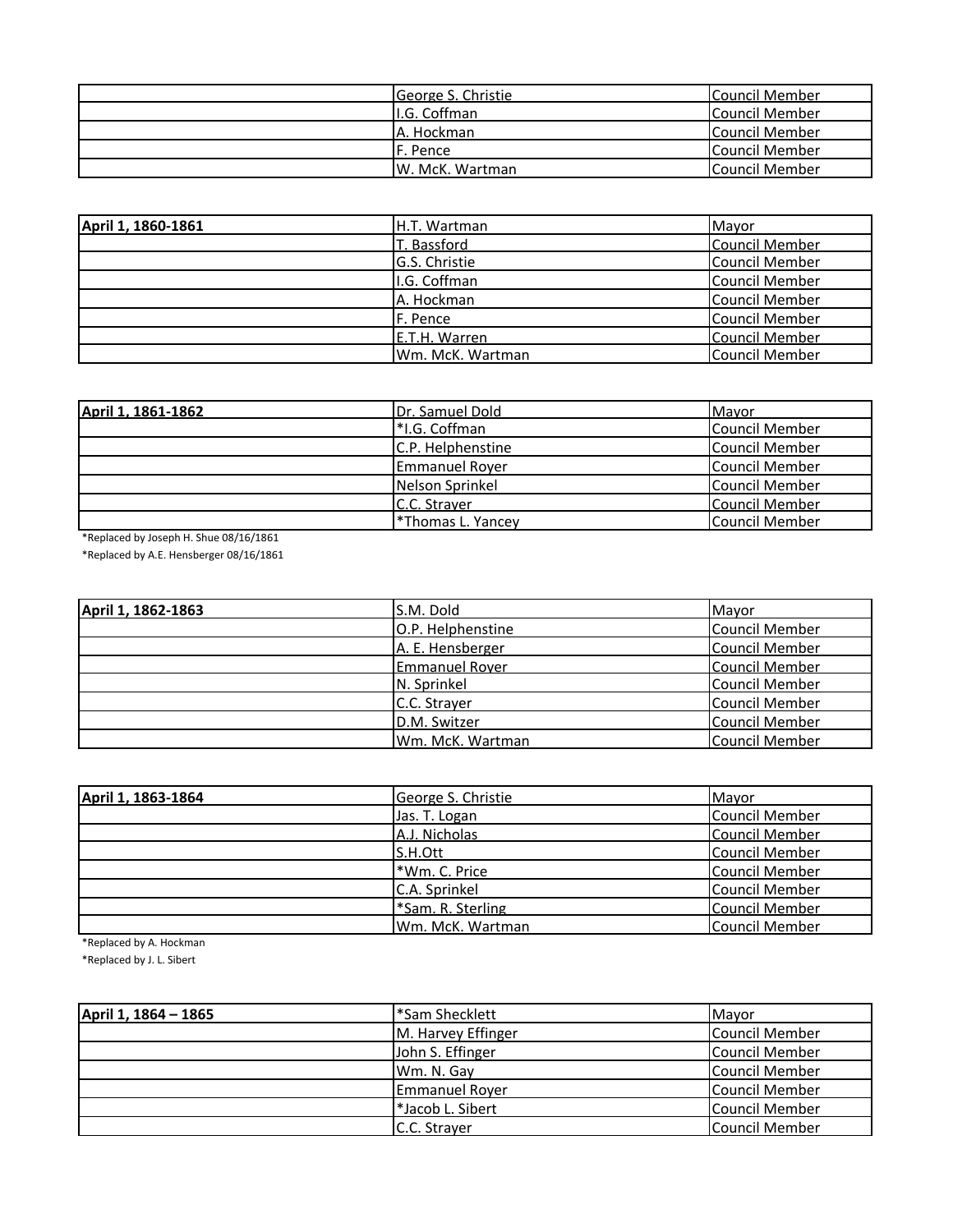\*Replaced by J.L. Sibert on 04/05/1864. \*Replaced by A.B. Irick.

| April 1, 1865 - 1866 | J.L. Sibert        | Mayor                  |
|----------------------|--------------------|------------------------|
|                      | M. Harvey Effinger | Council Member         |
|                      | A.B. Irick         | <b>Council Member</b>  |
|                      | John Messerley     | <b>Council Member</b>  |
|                      | <b>Henry Ott</b>   | <b>Council Member</b>  |
|                      | * Wm. C. Price     | <b>Council Member</b>  |
|                      | A. St. C. Sprinkel | <b>Council Member</b>  |
|                      | C.C. Strrayer      | <b>Council Member</b>  |
|                      | Wm. McK. Wartman   | <b>Council Members</b> |

\*Replaced by F.M. Flick.

| April 1, 1866 - 1867 | Jacob L. Sibert    | Mayor                 |
|----------------------|--------------------|-----------------------|
|                      | Robert Bowman      | Council Member        |
|                      | M. Harvey Effinger | Council Member        |
|                      | A.B. Irick         | Council Member        |
|                      | John Messerley     | <b>Council Member</b> |
|                      | S.H. Ott           | <b>Council Member</b> |
|                      | C.C. Strayer       | Council Member        |
|                      | Wm. McK. Wartman   | Council Member        |

## **April 1, 1867 – 1868 (No Data Available)**

| April 1, 1868 - 1869 | Jacob L. Silbert          | Mayor                 |
|----------------------|---------------------------|-----------------------|
|                      | Philo Bradley             | <b>Council Member</b> |
|                      | O.P. Helphenstine         | <b>Council Member</b> |
|                      | (old) Anthony Hockman     | <b>Council Member</b> |
|                      | (old) James A. Lowenback  | <b>Council Member</b> |
|                      | (old) John Messerly       | <b>Council Member</b> |
|                      | Luther H. Ott             | <b>Council Member</b> |
|                      | (old) Joseph D. Price     | Council Member        |
|                      | (old) Hooty Shacklett     | <b>Council Member</b> |
|                      | (old) Charles A. Sprinkel | <b>Council Member</b> |
|                      | * C.C. Strayer            | <b>Council Member</b> |
|                      | Charles A. Yancey         | <b>Council Member</b> |

\*Replaced by Dr. A.M. Newman.

\*Charter Amended

| April 1, 1869 | (J.M. Ervins)          | Mayor                 |
|---------------|------------------------|-----------------------|
|               | Jonas Albert Lowenback | Council Member        |
|               | George Messersmith     | Council Member        |
|               | Joseph D. Price        | <b>Council Member</b> |
|               | George Shunk           | <b>Council Member</b> |
|               | E.J. Sullivan          | Council Member        |
|               | Adolph Wise            | <b>Council Member</b> |
|               | <b>Herman Wise</b>     | <b>Council Member</b> |

| 1875<br><b>August</b> | iJoseph<br>Hvde           | <b>I</b> Mavor    |
|-----------------------|---------------------------|-------------------|
|                       | Jacob<br>iarrison<br>uarr | Member<br>Council |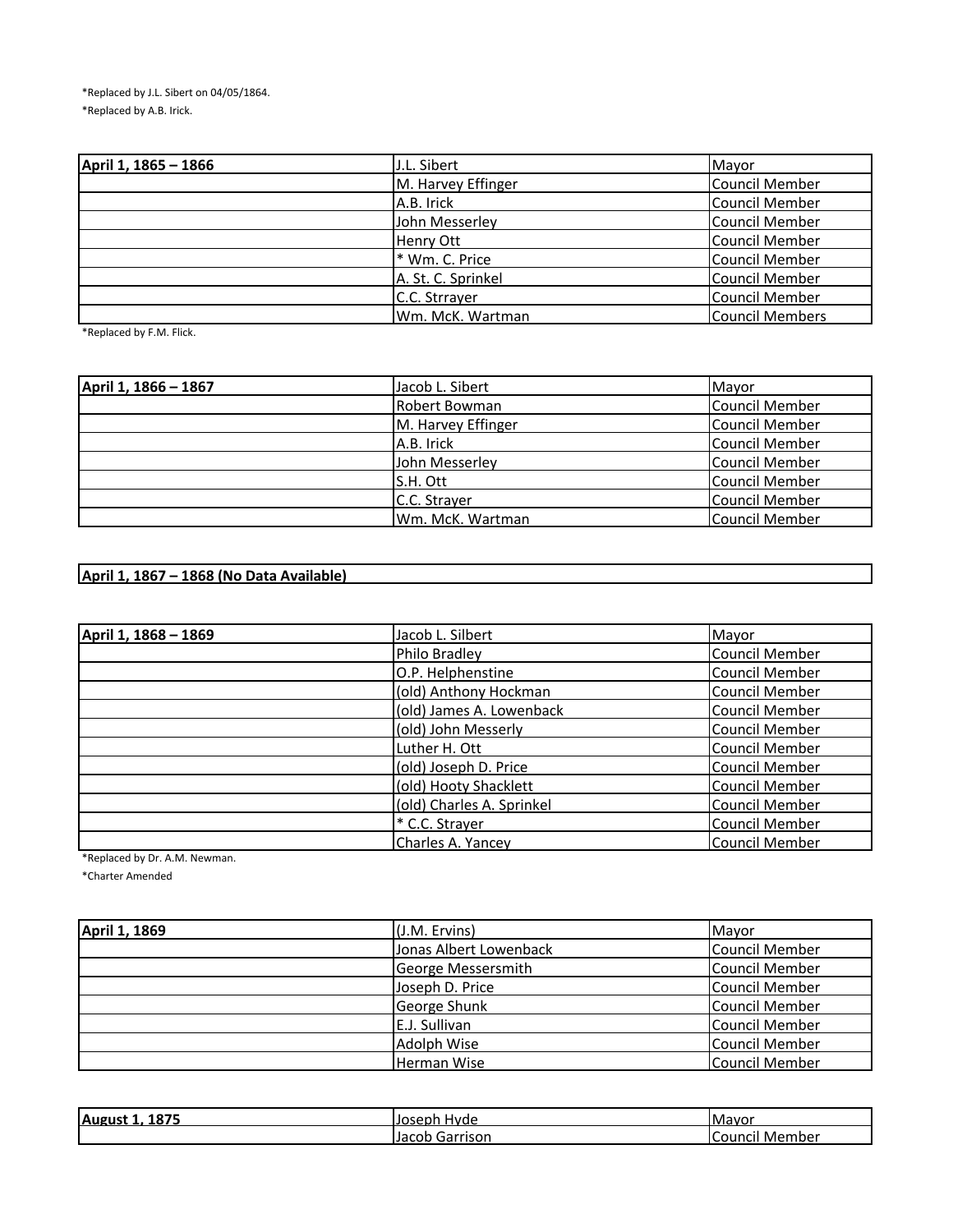| William N. Gay        | <b>Council Member</b> |
|-----------------------|-----------------------|
| William C. Harrison   | <b>Council Member</b> |
| A.B. Irick            | Council Member        |
| *Joseph T. Logan      | Council Member        |
| William C. McAllister | Council Member        |
| Dr. A.M. Newman       | Council Member        |
| John Paul             | Council Member        |
| Samuel Shacklett      | Council Member        |

\*Replaced by James A. Hutcheson 08/24/2014.

| <b>August 1, 1876</b> | Joseph Hyde         | Mayor                 |
|-----------------------|---------------------|-----------------------|
|                       | F.A. Dangerfield    | <b>Council Member</b> |
|                       | Charles Eshman      | <b>Council Member</b> |
|                       | Jacob Garrison      | <b>Council Member</b> |
|                       | William N. Gay      | <b>Council Member</b> |
|                       | William C. Harrison | <b>Council Member</b> |
|                       | A.B. Irick          | <b>Council Member</b> |
|                       | A.M. Newman         | <b>Council Member</b> |
|                       | John Paul           | <b>Council Member</b> |
|                       | Samuel Shacklett    | Council Member        |

| <b>August 1, 1877</b> | Joseph Hyde           | Mayor                 |
|-----------------------|-----------------------|-----------------------|
|                       | F.A. Dangerfield      | Council Member        |
|                       | Charles Eshman        | <b>Council Member</b> |
|                       | Jacob Garrison        | <b>Council Member</b> |
|                       | William N. Gay        | <b>Council Member</b> |
|                       | J. Samuel Harnsberger | <b>Council Member</b> |
|                       | William C. Harrison   | <b>Council Member</b> |
|                       | A.M. Newman           | <b>Council Member</b> |
|                       | John Paul (Resigned)  | <b>Council Member</b> |
|                       | Samuel Shacklett      | <b>Council Member</b> |
|                       | Charles A. Yancey     | <b>Council Member</b> |

| <b>August 1, 1878</b> | Joseph Hyde           | Mayor                 |
|-----------------------|-----------------------|-----------------------|
|                       | F. Dangerfield        | <b>Council Member</b> |
|                       | <b>Charles Eshman</b> | Council Member        |
|                       | Jacob Garrison        | <b>Council Member</b> |
|                       | <b>William Gay</b>    | <b>Council Member</b> |
|                       | J. Harnesberger       | <b>Council Member</b> |
|                       | William C. Harrison   | Council Member        |
|                       | A. Newman             | <b>Council Member</b> |
|                       | Samuel Shacklett      | <b>Council Member</b> |
|                       | Charles A. Yancey     | <b>Council Member</b> |

| <b>August 1, 1879</b> | J. Harnsberger   | Mavor                 |
|-----------------------|------------------|-----------------------|
|                       | F. Dangerfield   | Council Member        |
|                       | Charles Eshman   | <b>Council Member</b> |
|                       | *Jacob Garrison  | <b>Council Member</b> |
|                       | William Gay      | Council Member        |
|                       | William B. Lurty | Council Member        |
|                       | A. Newman        | Council Member        |
|                       | Samuel Shacklett | <b>Council Member</b> |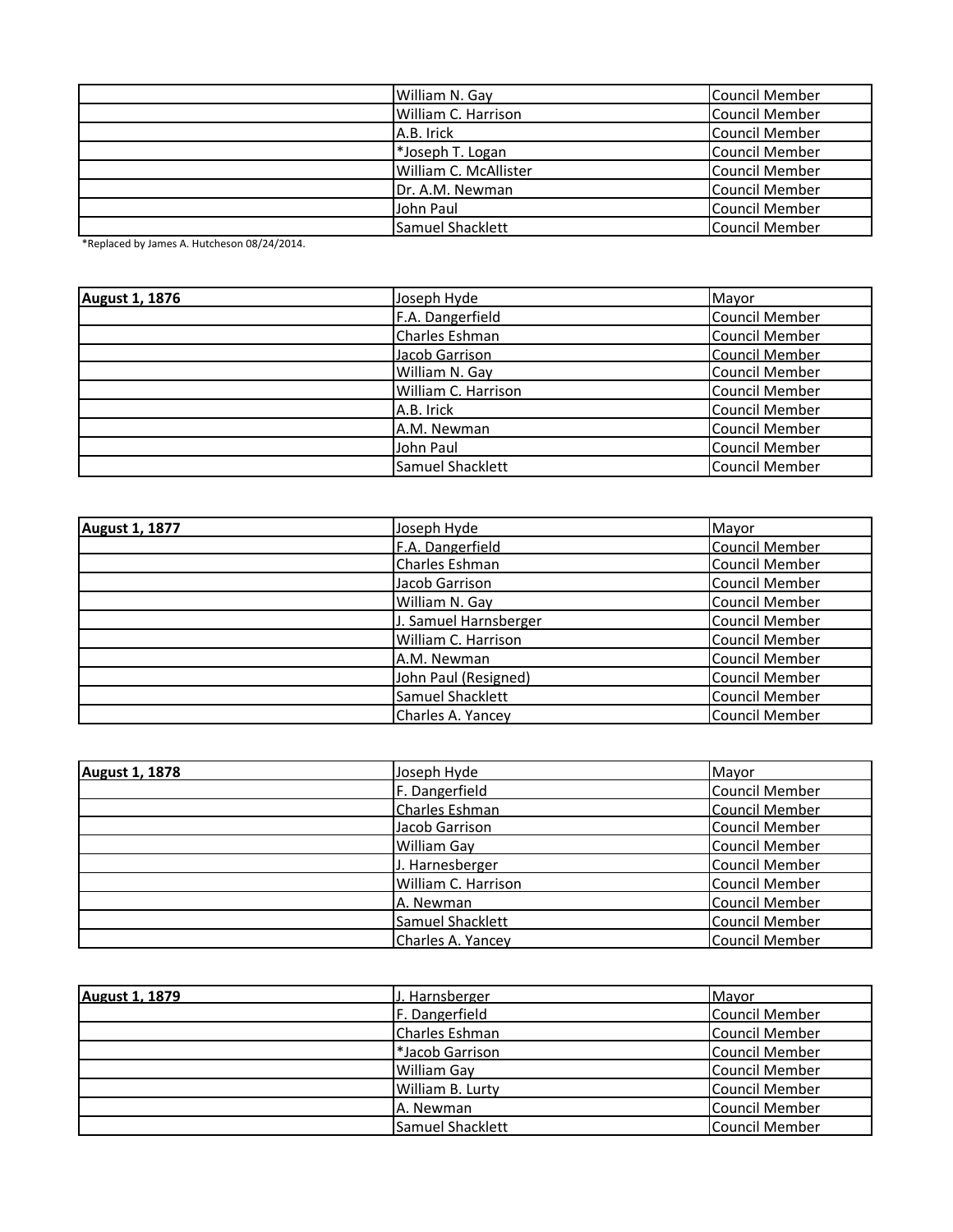| <b>Staples</b> | . Member       |
|----------------|----------------|
|                | <b>Council</b> |
| Charles        | . Member       |
| Yancev         | <b>Council</b> |

\*Replaced by T.T. Rohr.

| <b>August 1, 1880</b> | H. Strayer         | Mayor                 |
|-----------------------|--------------------|-----------------------|
|                       | J. Brooks          | Council Member        |
|                       | F. Dangerfield     | <b>Council Member</b> |
|                       | Charles Eshman     | <b>Council Member</b> |
|                       | <b>William Gay</b> | <b>Council Member</b> |
|                       | James Kenny        | <b>Council Member</b> |
|                       | W. Lurty           | <b>Council Member</b> |
|                       | T. Rohr            | <b>Council Member</b> |
|                       | Samuel Shacklett   | <b>Council Member</b> |
|                       | J. Staples         | <b>Council Member</b> |

| August 1, 1881 | Bryan Pendleton      | Mayor                 |
|----------------|----------------------|-----------------------|
|                | F. Dangerfield       | <b>Council Member</b> |
|                | <b>William Gay</b>   | <b>Council Member</b> |
|                | J. Houck             | <b>Council Member</b> |
|                | James Kenny          | Council Member        |
|                | <b>William Lurty</b> | <b>Council Member</b> |
|                | L. Ott               | <b>Council Member</b> |
|                | T. Rohr              | <b>Council Member</b> |
|                | Samuel Shacklett     | <b>Council Member</b> |
|                | J. Staples           | <b>Council Member</b> |

| <b>August 1, 1882</b> | <b>Bryan Pendleton</b> | Mayor                 |
|-----------------------|------------------------|-----------------------|
|                       | F. Dangerfield         | Council Member        |
|                       | <b>William Gay</b>     | Council Member        |
|                       | J. Houck               | <b>Council Member</b> |
|                       | James Kenny            | Council Member        |
|                       | W. Lurty               | Council Member        |
|                       | L. Ott                 | Council Member        |
|                       | *T. Rohr               | Council Member        |
|                       | Samuel Shacklett       | <b>Council Member</b> |
|                       | J. Staples             | <b>Council Member</b> |

\*Replaced by J. Lowenback.

| <b>August 1, 1883</b> | <b>Bryan Pendleton</b> | Mayor                 |
|-----------------------|------------------------|-----------------------|
|                       | F. Dangerfield         | <b>Council Member</b> |
|                       | William Gay            | <b>Council Member</b> |
|                       | J. Houck               | <b>Council Member</b> |
|                       | James Kenny            | <b>Council Member</b> |
|                       | J. Lowenback           | <b>Council Member</b> |
|                       | L. ott                 | <b>Council Member</b> |
|                       | T. Rohr                | <b>Council Member</b> |
|                       | Samuel Shacklett       | <b>Council Member</b> |
|                       | J. Staples             | <b>Council Member</b> |
|                       | A. Woodson             | <b>Council Member</b> |

| 004<br>Aug<br>884 | .Br<br>τon<br>. | - iMave |
|-------------------|-----------------|---------|
|                   |                 |         |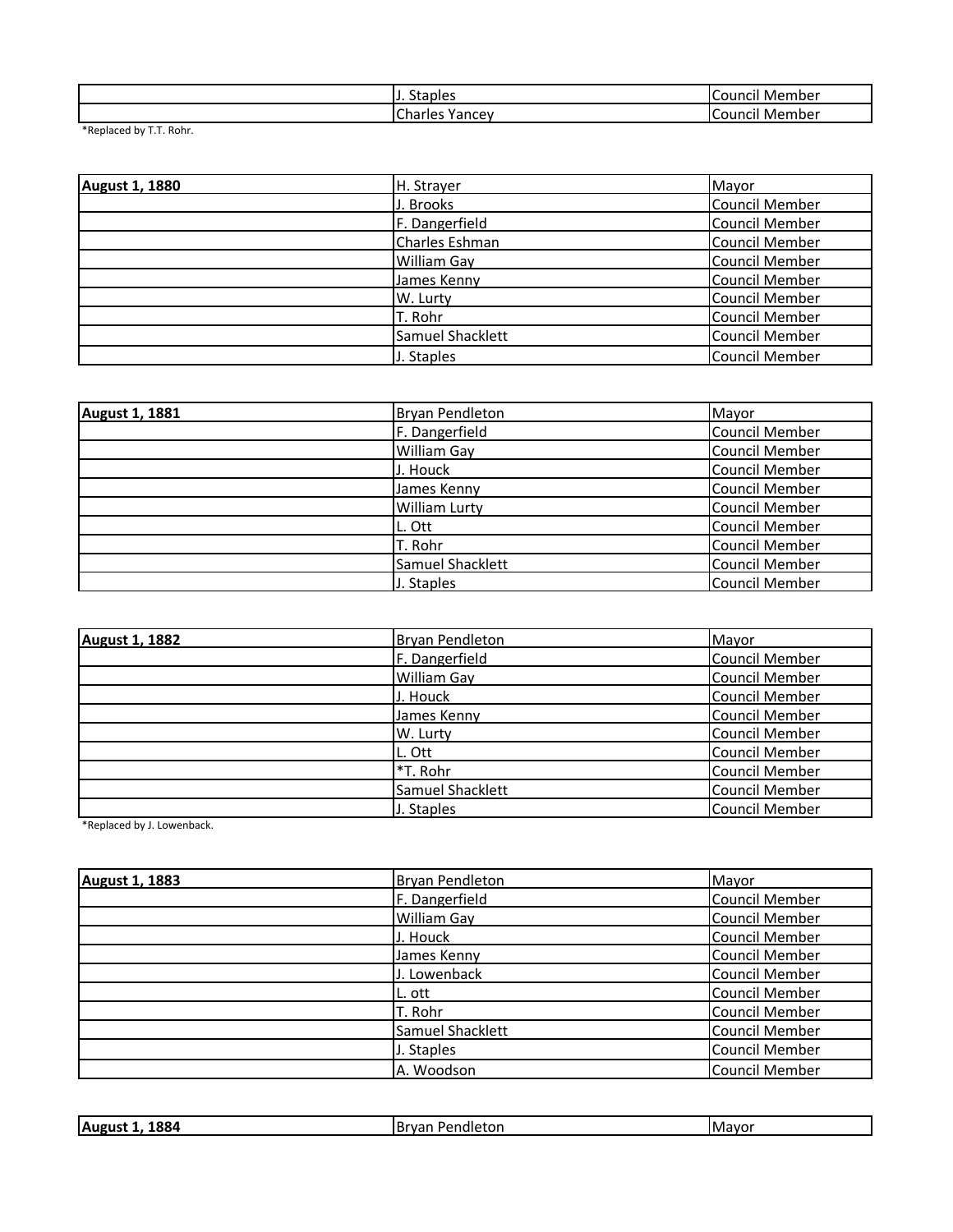| <b>William Gay</b> | <b>Council Member</b> |
|--------------------|-----------------------|
| J. Houck           | <b>Council Member</b> |
| James Kenny        | Council Member        |
| J. Lowenback       | Council Member        |
| L. Ott             | <b>Council Member</b> |
| T. Rohr            | <b>Council Member</b> |
| Samuel Shacklett   | Council Member        |
| J. Staples         | Council Member        |

| <b>August 1, 1885</b> | Bryan Pendleton    | Mayor                 |
|-----------------------|--------------------|-----------------------|
|                       | F. Dangerfield     | Council Member        |
|                       | <b>William Gay</b> | <b>Council Member</b> |
|                       | J. Houck           | Council Member        |
|                       | James Kenny        | Council Member        |
|                       | D. Lewis           | Council Member        |
|                       | J. Lowenback       | Council Member        |
|                       | L. Ott             | Council Member        |
|                       | T. Rohr            | <b>Council Member</b> |
|                       | *J. Staples        | <b>Council Member</b> |

\*Replaced by D. Switzer 06/01/1886.

| August 1, 1886 | D. Lewis             | Mayor                 |
|----------------|----------------------|-----------------------|
|                | M. Sibert            | Council Member        |
|                | P. O'Sullivan        | Council Member        |
|                | William Loeb         | Council Member        |
|                | J. Saum              | Council Member        |
|                | B. Ney               | Council Member        |
|                | D. Switzer           | Council Member        |
|                | <b>Walker Ritter</b> | Council Member        |
|                | John Wallace         | <b>Council Member</b> |
|                | F. Dangerfield       | Council Member        |

| <b>August 1, 1887</b> | D. Lewis             | Mayor                 |
|-----------------------|----------------------|-----------------------|
|                       | B. Ney               | <b>Council Member</b> |
|                       | William Loeb         | <b>Council Member</b> |
|                       | J. Dutrow            | Council Member        |
|                       | P. O'Sullican        | Council Member        |
|                       | P. Bradley           | <b>Council Member</b> |
|                       | John Wiener          | <b>Council Member</b> |
|                       | <b>Walker Ritter</b> | <b>Council Member</b> |
|                       | J. Taliaferro        | <b>Council Member</b> |
|                       | <b>William Gay</b>   | Council Member        |

| <b>August 1, 1888</b> | Frank Woodson        | Mayor                 |
|-----------------------|----------------------|-----------------------|
|                       | Philo Bradley        | <b>Council Member</b> |
|                       | <b>Walker Ritter</b> | <b>Council Member</b> |
|                       | W. Gay               | <b>Council Member</b> |
|                       | L. Ott               | Council Member        |
|                       | Peter Guyer          | <b>Council Member</b> |
|                       | Joseph Andrews       | Council Member        |
|                       | C. Eshman            | Council Member        |
|                       | H. Shacklett         | Council Member        |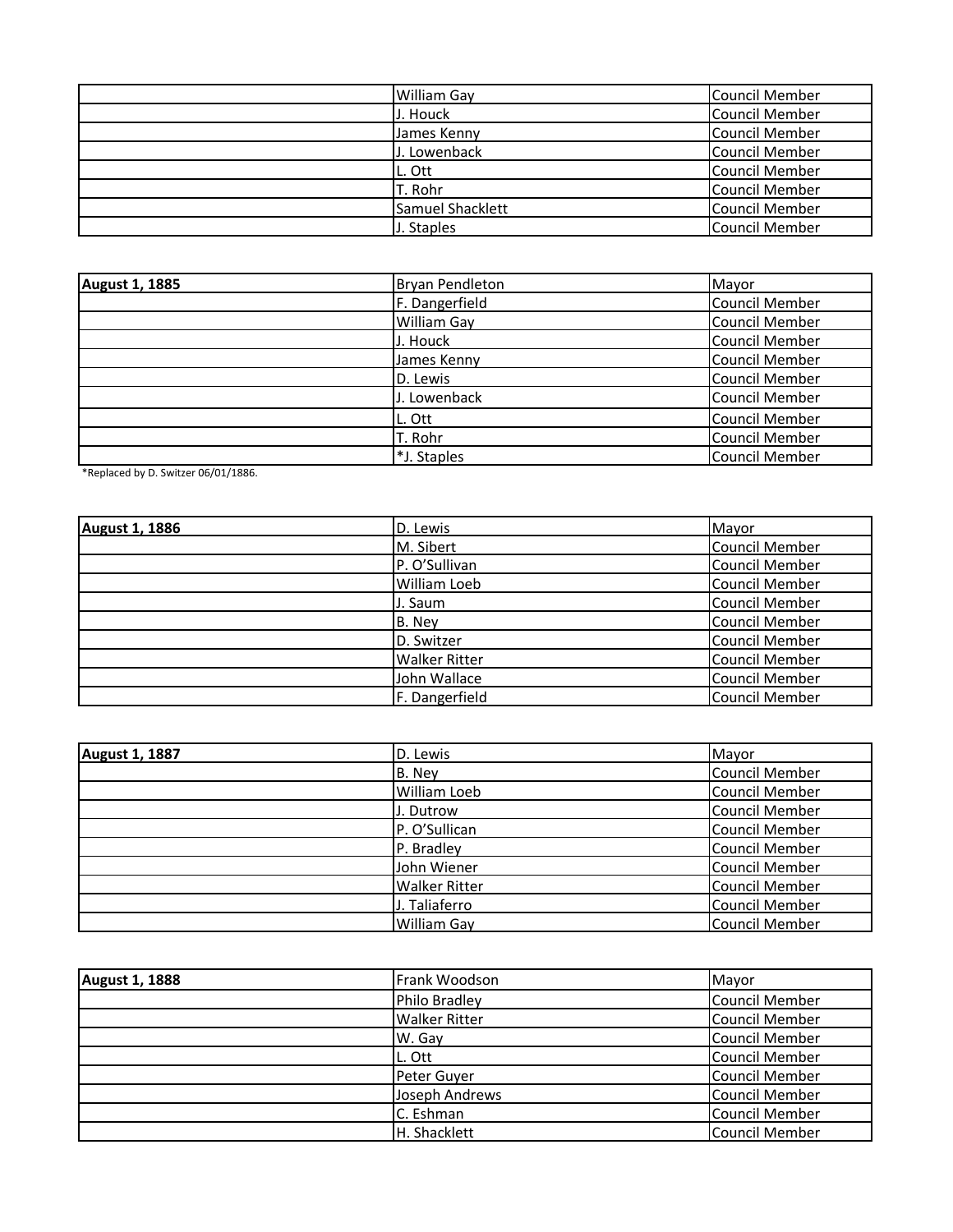| Saum            | Member<br><b>Counci</b>      |
|-----------------|------------------------------|
| ∍<br>D. Switzer | Member<br>Counc <sup>.</sup> |

| <b>August 1, 1889</b> | Frank Woodson       | Mayor                 |
|-----------------------|---------------------|-----------------------|
|                       | <b>William Loeb</b> | <b>Council Member</b> |
|                       | J. Amiss            | <b>Council Member</b> |
|                       | Peter Guyer         | <b>Council Member</b> |
|                       | J. McGlaughlin      | <b>Council Member</b> |
|                       | Adolph Wise         | <b>Council Member</b> |
|                       | W. Ritter           | <b>Council Member</b> |
|                       | C. Eshman           | <b>Council Member</b> |
|                       | <b>Andrew Lewis</b> | <b>Council Member</b> |
|                       | *J. Gordon          | <b>Council Member</b> |

\*Replaced by C. Sprinkel.

| <b>August 1, 1890</b> | D. Switzer              | Mayor                 |
|-----------------------|-------------------------|-----------------------|
|                       | J. Houck                | <b>Council Member</b> |
|                       | Peter Guyer             | <b>Council Member</b> |
|                       | <b>Walter Ritter</b>    | <b>Council Member</b> |
|                       | <b>Andrew Lewis</b>     | <b>Council Member</b> |
|                       | J. Dutrow               | <b>Council Member</b> |
|                       | Charles Eshman          | <b>Council Member</b> |
|                       | J. Shepherd             | <b>Council Member</b> |
|                       | R. Sullivan             | Council Member        |
|                       | <b>Winfield Liggett</b> | Council Member        |

## **August 1, 1891-1892 (No Data Available)**

| August 1, 1892-1894 | D. Switzer              | Mayor                 |
|---------------------|-------------------------|-----------------------|
|                     | J. Houck                | <b>Council Member</b> |
|                     | O. Roller               | Council Member        |
|                     | George Gassman          | Council Member        |
|                     | <b>Andrew Lewis</b>     | Council Member        |
|                     | <b>Winfield Liggett</b> | Council Member        |
|                     | <b>Walker Ritter</b>    | Council Member        |
|                     | S. Louck                | <b>Council Member</b> |
|                     | <b>Schuyler Bradley</b> | Council Member        |
|                     | R.E. Lee Allen          | <b>Council Member</b> |

| August 1, 1894-1896 | D. Switzer           | Mayor                 |
|---------------------|----------------------|-----------------------|
|                     | O. Roller            | <b>Council Member</b> |
|                     | <b>Walker Ritter</b> | Council Member        |
|                     | Peter Guyer          | <b>Council Member</b> |
|                     | P. O'Sullivan        | <b>Council Member</b> |
|                     | A. Loewner           | Council Member        |
|                     | James Avis           | Council Member        |
|                     | T. Jonas             | Council Member        |
|                     | John Saum            | <b>Council Member</b> |
|                     | Jacob Messerole      | Council Member        |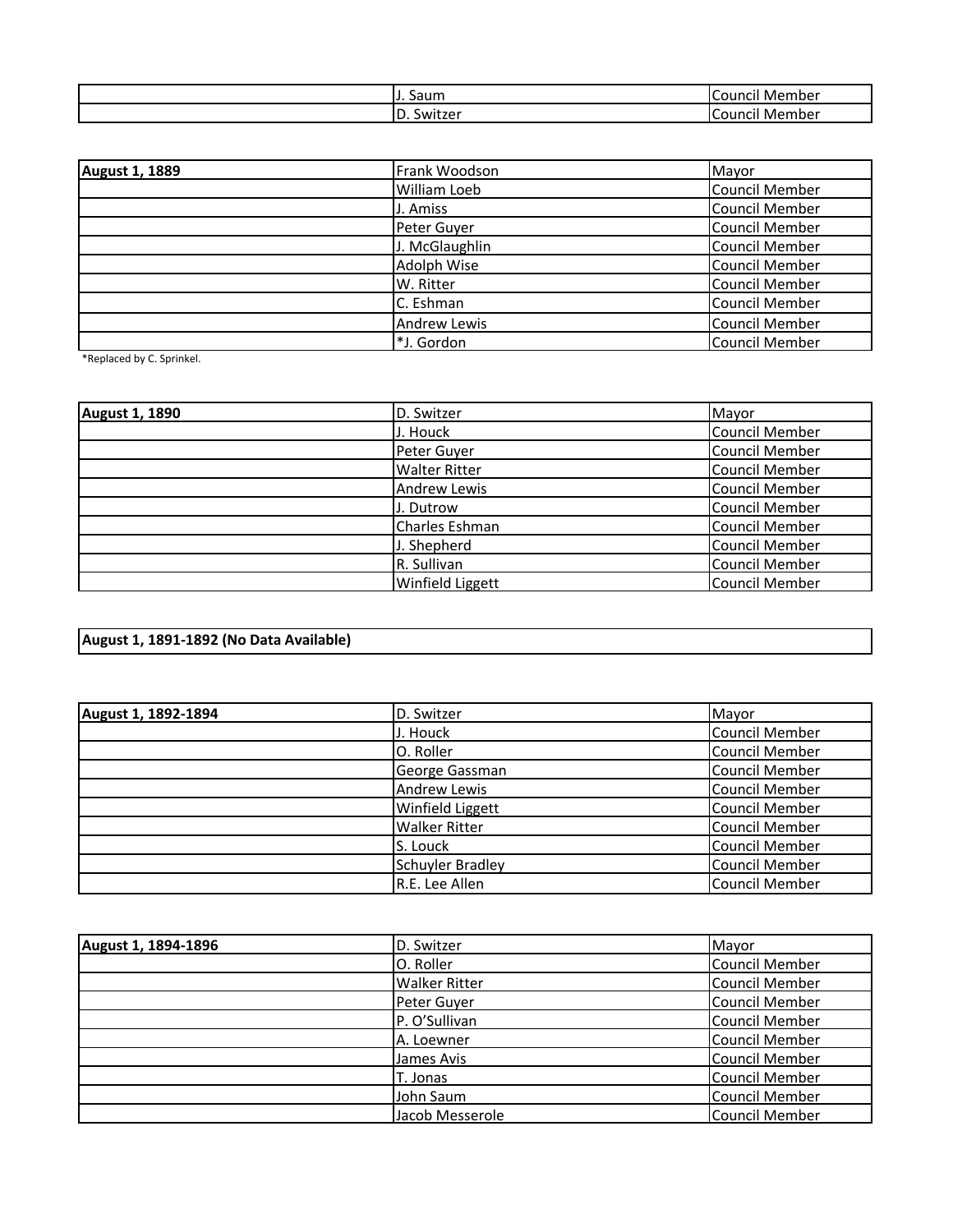| August 1, 1896-1898 | O. Roller            | Mayor                 |
|---------------------|----------------------|-----------------------|
|                     | T. Jones             | Council Member        |
|                     | James Avis           | Council Member        |
|                     | J. Saum              | Council Member        |
|                     | J. Beery             | Council Member        |
|                     | J. Tracey            | Council Member        |
|                     | <b>Walker Ritter</b> | Council Member        |
|                     | Peter Guyer          | Council Member        |
|                     | Schuyler Bradley     | Council Member        |
|                     | A. Loewner           | <b>Council Member</b> |

(Charter added --- 01/9/1894 --- serve for 2 years --- effective, August 1, 1896)

| August 1, 1898-1900 | D. Switzer     | Mayor                 |
|---------------------|----------------|-----------------------|
|                     | J. Noll        | <b>Council Member</b> |
|                     | J. Beery       | Council Member        |
|                     | J. Amiss       | Council Member        |
|                     | W. Gardner     | Council Member        |
|                     | Joshua Wilton  | Council Member        |
|                     | T. Jones       | Council Member        |
|                     | Peter Guyer    | Council Member        |
|                     | W. Bucher      | <b>Council Member</b> |
|                     | J. McGlaughlin | Council Member        |

| August 1, 1900-1904 | O. Roller       | Mayor                 |
|---------------------|-----------------|-----------------------|
|                     | J. Noll         | <b>Council Member</b> |
|                     | C. Chandler     | <b>Council Member</b> |
|                     | T. Jones        | <b>Council Member</b> |
|                     | T. Haas         | <b>Council Member</b> |
|                     | Jacob Messerole | <b>Council Member</b> |
|                     | J. Garber       | <b>Council Member</b> |
|                     | H. Miller       | <b>Council Member</b> |
|                     | T. Rohr         | <b>Council Member</b> |
|                     | Peter Guyer     | <b>Council Member</b> |

| August 1, 1904-1906 | O. Roller       | Mayor                 |
|---------------------|-----------------|-----------------------|
|                     | J. Noll         | <b>Council Member</b> |
|                     | J. Wilton       | <b>Council Member</b> |
|                     | J. Garber       | <b>Council Member</b> |
|                     | T. Jones        | <b>Council Member</b> |
|                     | J. Snell        | Council Member        |
|                     | Jacob Messerole | <b>Council Member</b> |
|                     | George Sipe     | <b>Council Member</b> |
|                     | Peter Guyer     | <b>Council Member</b> |
|                     | T. Haas         | <b>Council Member</b> |

| September 1, 1906-1908 | O. Roller          | Mayor          |
|------------------------|--------------------|----------------|
|                        | J. Noll            | Council Member |
|                        | J. Wilton          | Council Member |
|                        | J. Snell           | Council Member |
|                        | T. Jones           | Council Member |
|                        | <b>Peter Guver</b> | Council Member |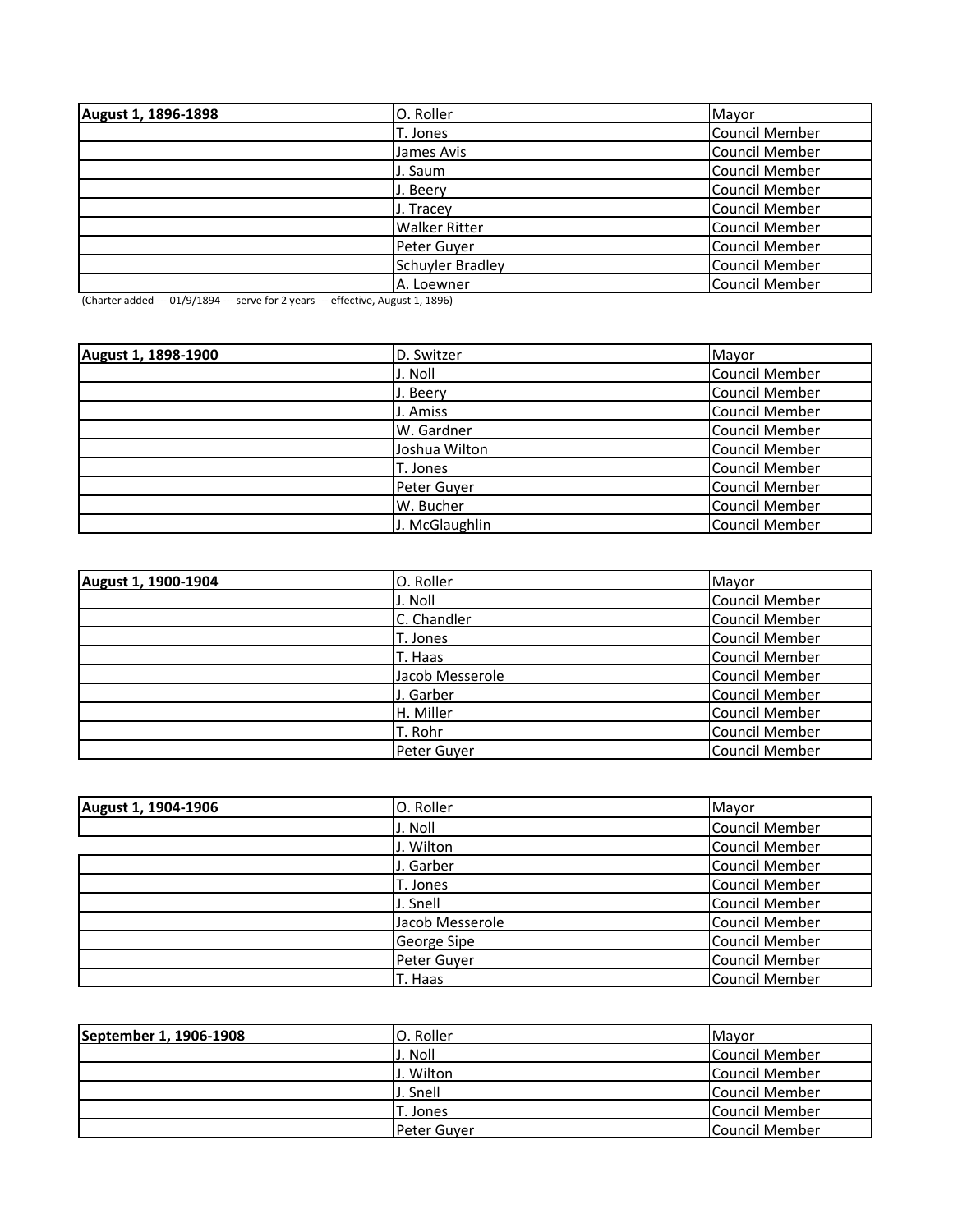| . Nicholas       | <b>Council Member</b> |
|------------------|-----------------------|
| IH. Bertram      | <b>Council Member</b> |
| Llames Avis      | <b>Council Member</b> |
| LJacob Messerole | Council Member        |

| September 1, 1908-1910 | O. Roller       | Mayor                 |
|------------------------|-----------------|-----------------------|
|                        | F. Nicholas     | Council Member        |
|                        | H. Bertram      | <b>Council Member</b> |
|                        | E. Purcell      | <b>Council Member</b> |
|                        | A. Loewner      | Council Member        |
|                        | Jacob Garber    | Council Member        |
|                        | Jacob Messerole | Council Member        |
|                        | Jno P. Burke    | Council Member        |
|                        | J. Snell        | <b>Council Member</b> |
|                        | J. Myers        | Council Member        |

| September 1, 1910-1912 | *O. Robber    | Mayor                 |
|------------------------|---------------|-----------------------|
|                        | *A. Loewner   | <b>Council Member</b> |
|                        | F. Nicholas   | <b>Council Member</b> |
|                        | Jno. P. Burke | Council Member        |
|                        | H. Bertram    | <b>Council Member</b> |
|                        | J. Glenn      | <b>Council Member</b> |
|                        | D. Dechert    | <b>Council Member</b> |
|                        | J. Snell      | <b>Council Member</b> |
|                        | J. Houck      | <b>Council Member</b> |
|                        | J. Myers      | <b>Council Member</b> |

\*Replaced by Jno. P. Burke 12/5/1911.

\*Replaced by Jno. Paul, Acting Mayor. 09/05/1911-12/22/1911.

| September 1, 1912-1914 | John Downing           | Mayor                 |
|------------------------|------------------------|-----------------------|
|                        | <b>Thomas Sebrell</b>  | Council Member        |
|                        | A. Loewner             | <b>Council Member</b> |
|                        | John Bradley           | <b>Council Member</b> |
|                        | <b>Walter Sprinkel</b> | <b>Council Member</b> |
|                        | J. Snell               | <b>Council Member</b> |
|                        | T. Thompson            | <b>Council Member</b> |
|                        | D. Devier              | Council Member        |
|                        | F. Nicholas            | Council Member        |
|                        | V. Slater              | Council Member        |
|                        | R.E. Lee Allen         | Council Member        |

| September 1, 1914-1916 | John Downing    | Mayor                 |
|------------------------|-----------------|-----------------------|
|                        | R. Lee Allen    | <b>Council Member</b> |
|                        | *F. Nicholas    | Council Member        |
|                        | *Thomas Sebrell | <b>Council Member</b> |
|                        | V. Slater       | Council Member        |
|                        | *A. Loewner     | <b>Council Member</b> |
|                        | Jason Whitmore  | Council Member        |
|                        | E. Will         | <b>Council Member</b> |
|                        | *Otto Wise      | <b>Council Member</b> |
|                        | *G. Funkhouser  | <b>Council Member</b> |

\*Last Town Council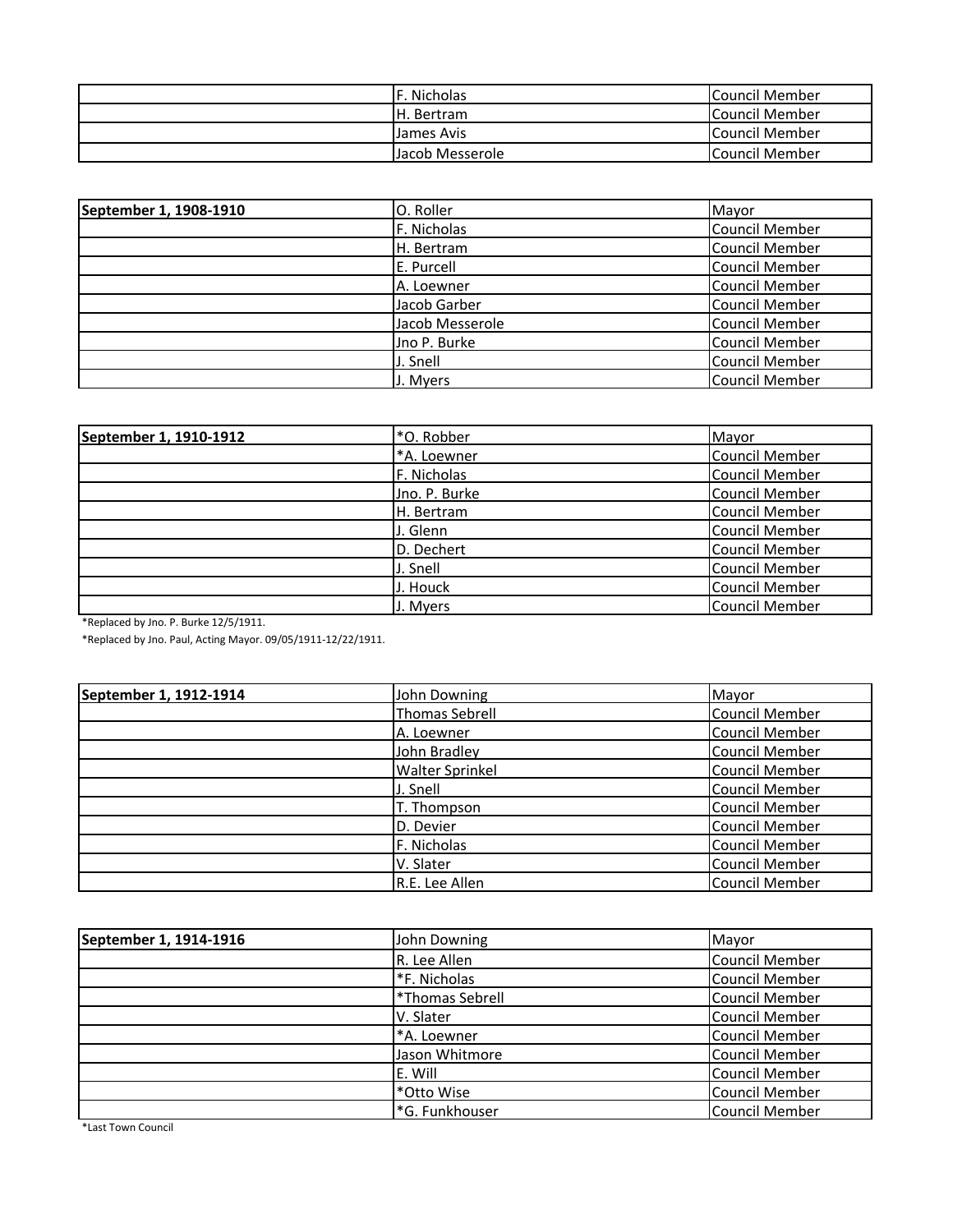\*Replaced by A. Loewner 05/29/1915. \*Replaced by T. Thompson 01/27/1915. \*Replaced by E. Zigler 03/26/1915. \*Replaced by J. Morrison 05/29/1915.

\*Resigned 05/04/1915.

| September 1, 1916-1918 | John Downing          | Mayor                 |
|------------------------|-----------------------|-----------------------|
|                        | E.J. Will             | <b>Council Member</b> |
|                        | T. Thompson           | Council Member        |
|                        | V. Slater             | <b>Council Member</b> |
|                        | James Stickley        | Council Member        |
|                        | E. Zigler             | Council Member        |
|                        | R. Lee Allen          | <b>Council Member</b> |
|                        | William Joseph        | Council Member        |
|                        | J. Whitmore           | Council Member        |
|                        | <b>Patrick Reilly</b> | Council Member        |

| September 1, 1918-1920 | None given     | Mayor                 |
|------------------------|----------------|-----------------------|
|                        | J. Stickley    | <b>Council Member</b> |
|                        | V. Slater      | <b>Council Member</b> |
|                        | H. Whitmore    | <b>Council Member</b> |
|                        | P. Reilly      | Council Member        |
|                        | E. Will        | <b>Council Member</b> |
|                        | T. Thompson    | <b>Council Member</b> |
|                        | E. Zigler      | <b>Council Member</b> |
|                        | R. Lee Allen   | <b>Council Member</b> |
|                        | William Joseph | <b>Council Member</b> |

| September 1, 1920-1922 | John Morrison | Mayor                 |
|------------------------|---------------|-----------------------|
|                        | E.J. Will     | <b>Council Member</b> |
|                        | Morris Spiro  | Council Member        |
|                        | E.A. Zigler   | Council Member        |
|                        | W.M. Joseph   | <b>Council Member</b> |
|                        | R. Lee Allen  | Council Member        |
|                        | J.O. Stickley | Council Member        |
|                        | V.R. Slater   | Council Member        |
|                        | H.S. Whitmore | <b>Council Member</b> |
|                        | *P. Reilly    | Council Member        |

\*Replaced by C.C. Conrad 03/07/1922.

| September 1, 1922-1924 | John Morrison       | Mayor                 |
|------------------------|---------------------|-----------------------|
|                        | J.O. Stickley       | <b>Council Member</b> |
|                        | V.R. Slater         | <b>Council Member</b> |
|                        | C.C. Conrad         | <b>Council Member</b> |
|                        | C.E. Trenary        | <b>Council Member</b> |
|                        | R. Lee Allen        | <b>Council Member</b> |
|                        | W.M. Joseph         | <b>Council Member</b> |
|                        | <b>Morris Spiro</b> | <b>Council Member</b> |
|                        | E.J. Will           | <b>Council Member</b> |
|                        | E.A. Zigler         | <b>Council Member</b> |

| 1926<br>September<br>974<br>Devier<br>-Mavor<br>Sheffy |
|--------------------------------------------------------|
|--------------------------------------------------------|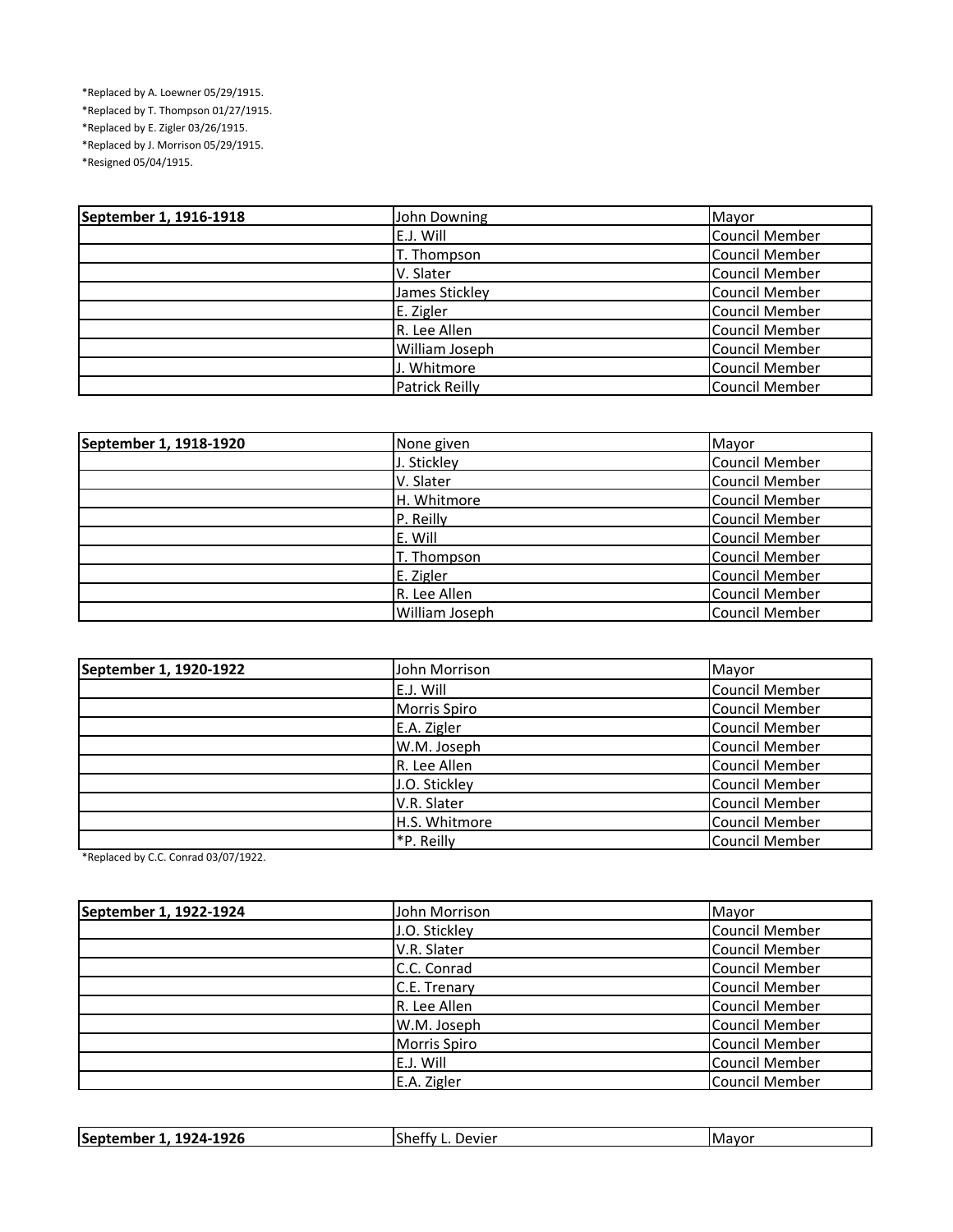| W.M. Menefee          | <b>Council Member</b> |
|-----------------------|-----------------------|
| <b>Hershey Weaver</b> | Council Member        |
| E.A. Zigler           | Council Member        |
| R. Lee Allen          | Council Member        |
| J.O. Stickley         | Council Member        |
| V. Slater             | Council Member        |
| C.C. Conrad           | Council Member        |
| C.E. Trenary          | Council Member        |
| E. Will               | Council Member        |

| September 1, 1926-1928 | <b>Sheffey Devier</b> | Mayor                 |
|------------------------|-----------------------|-----------------------|
|                        | V. Slater             | Council Member        |
|                        | C. Conrad             | Council Member        |
|                        | C. Trenary            | Council Member        |
|                        | J. Stickley           | Council Member        |
|                        | R. Allen              | Council Member        |
|                        | W. Menefee            | Council Member        |
|                        | W. Will               | Council Member        |
|                        | H. Weaver             | <b>Council Member</b> |
|                        | E. Zigler             | <b>Council Member</b> |

| September 1, 1928-1930 | John Morrison       | Mayor                 |
|------------------------|---------------------|-----------------------|
|                        | R. Dingledine       | Council Member        |
|                        | W. Menefee          | Council Member        |
|                        | E. Zigler           | <b>Council Member</b> |
|                        | <b>Morris Spiro</b> | Council Member        |
|                        | E. Will             | Council Member        |
|                        | V. Slater           | <b>Council Member</b> |
|                        | C.Conrad            | Council Member        |
|                        | C. Trenary          | <b>Council Member</b> |
|                        | J. Stickley         | Council Member        |

| September 1, 1930-1932 | John Morrison       | Mayor                 |
|------------------------|---------------------|-----------------------|
|                        | J. Stickley         | <b>Council Member</b> |
|                        | V. Slater           | <b>Council Member</b> |
|                        | C. Conrad           | Council Member        |
|                        | A. Sumption         | <b>Council Member</b> |
|                        | W. Menefee          | <b>Council Member</b> |
|                        | <b>Morris Spiro</b> | Council Member        |
|                        | E.Will              | <b>Council Member</b> |
|                        | E. Zigler           | <b>Council Member</b> |
|                        | R. Dingledine       | <b>Council Member</b> |

| September 1, 1932-1934 | <b>Ward Swank</b> | Mayor                 |
|------------------------|-------------------|-----------------------|
|                        | D. Thomas         | Council Member        |
|                        | O. Masters        | <b>Council Member</b> |
|                        | R. Dingledine     | <b>Council Member</b> |
|                        | E. Zigler         | <b>Council Member</b> |
|                        | W. Menefee        | Council Member        |
|                        | C. Conrad         | <b>Council Member</b> |
|                        | A. Sumption       | <b>Council Member</b> |
|                        | V. Slater         | Council Member        |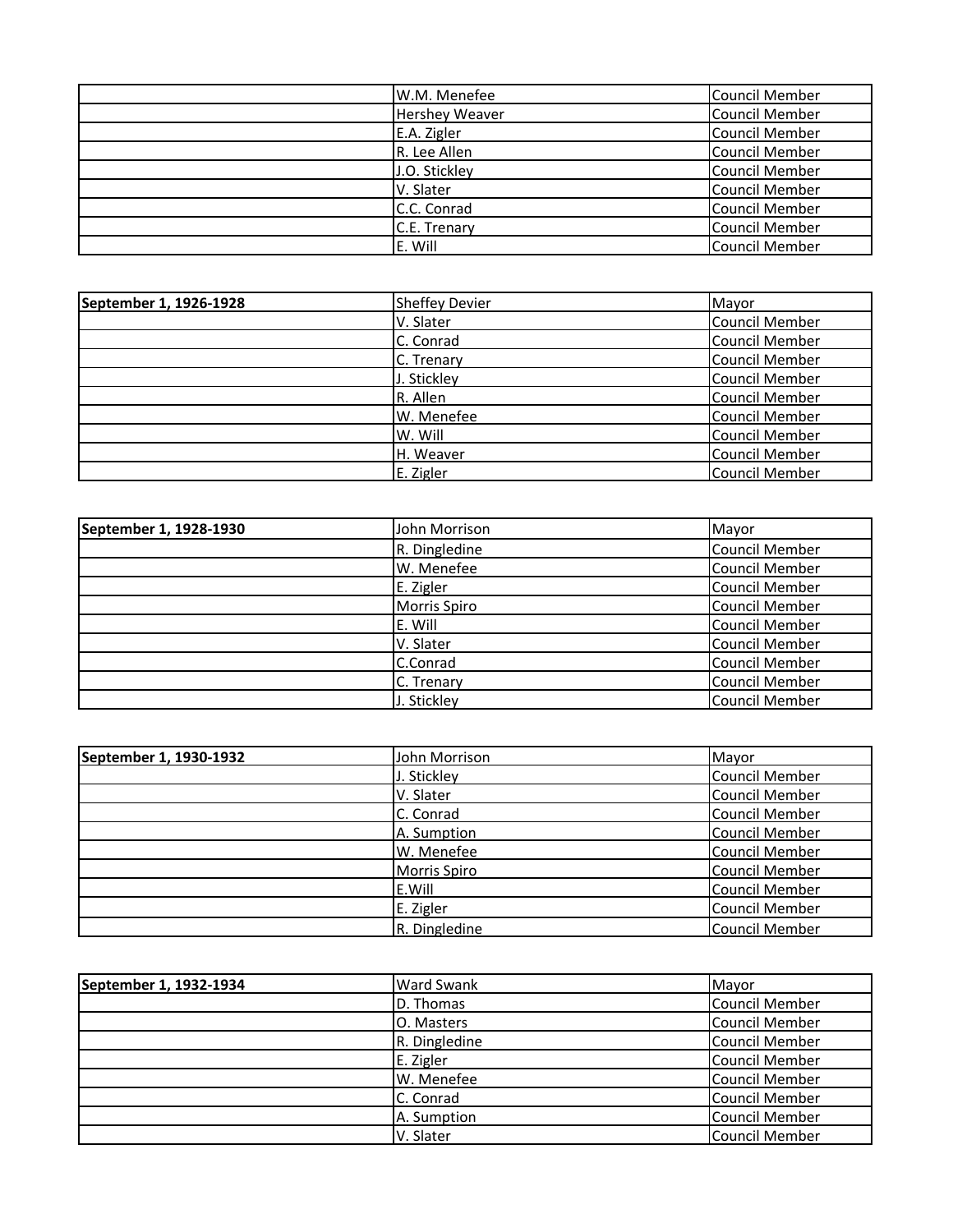| วเเบหเน | Membei<br>ΩUΓ<br>TIC. |
|---------|-----------------------|
|         |                       |
|         |                       |

| September 1, 1934-1936 | <b>Ward Swank</b> | Mayor                 |
|------------------------|-------------------|-----------------------|
|                        | J. Stickley       | <b>Council Member</b> |
|                        | Morris Spiro      | <b>Council Member</b> |
|                        | W. Berry          | <b>Council Member</b> |
|                        | C. Conrad         | Council Member        |
|                        | O. Masters        | <b>Council Member</b> |
|                        | *W. Menefee       | Council Member        |
|                        | D. Thomas         | Council Member        |
|                        | E. Zigler         | Council Member        |
|                        | R. Dingledine     | Council Member        |

\*Replaced by J.P. Lineweaver 07/26/1936.

| September 1, 1936-1938 | John Morrison | Mayor                 |
|------------------------|---------------|-----------------------|
|                        | D. Thomas     | <b>Council Member</b> |
|                        | H. Hawkins    | Council Member        |
|                        | J. Lineweaver | Council Member        |
|                        | R. Hivick     | Council Member        |
|                        | L. Loewner    | Council Member        |
|                        | W. Berry      | <b>Council Member</b> |
|                        | C. Conrad     | Council Member        |
|                        | Morris Spiro  | <b>Council Member</b> |
|                        | *J. Stickley  | Council Member        |

\*Became Mayor 09/23/1937.

| September 1, 1938-1940 | <b>Ward Swank</b>              | Mayor                 |
|------------------------|--------------------------------|-----------------------|
|                        | <b>Frank Switzer</b>           | Council Member        |
|                        | L.T. Flick                     | <b>Council Member</b> |
|                        | W. Menefee                     | <b>Council Member</b> |
|                        | <b>Clarence LeHew</b>          | <b>Council Member</b> |
|                        | *D. Thomas (Wilmer Coffman --- | <b>Council Member</b> |
|                        | 09/06/1938)                    |                       |
|                        | H. Hawkins                     | <b>Council Member</b> |
|                        | R. Hivick                      | <b>Council Member</b> |
|                        | J. Lineweaver                  | <b>Council Member</b> |
|                        | L. Loewner                     | <b>Council Member</b> |

\*Replaced by Wilmer Coffman 09/06/1938.

| September 1, 1940-1942 | <b>Ward Swank</b>      | Mayor                 |
|------------------------|------------------------|-----------------------|
|                        | Wilmer Coffman         | <b>Council Member</b> |
|                        | George Taliaferro      | Council Member        |
|                        | <b>Bernard Denton</b>  | <b>Council Member</b> |
|                        | J. Summers             | <b>Council Member</b> |
|                        | <b>Raymond Webster</b> | <b>Council Member</b> |
|                        | L. Flick               | Council Member        |
|                        | Clarence LeHew         | <b>Council Member</b> |
|                        | W. Menefee             | <b>Council Member</b> |
|                        | *Frank Switzer         | <b>Council Member</b> |

\*Replaced by W. Lineweaver after resignation 02/10/1942.

| 1944<br>04″،<br>Mayor<br>Septer <sub>s</sub><br>Swank<br>ne".<br>war<br>em.<br>--<br>– ∎⊷ |
|-------------------------------------------------------------------------------------------|
|-------------------------------------------------------------------------------------------|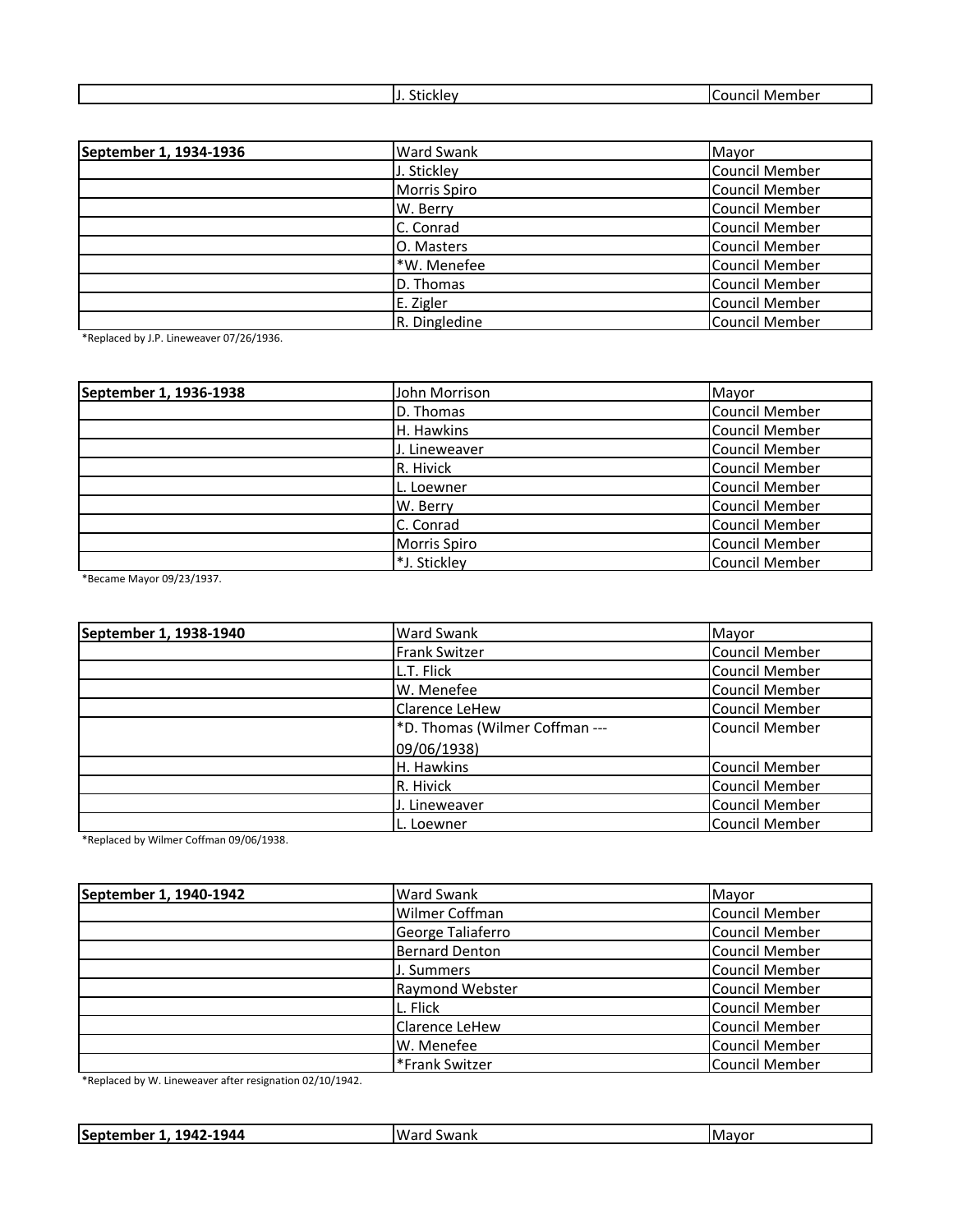| W. Lineweaver          | <b>Council Member</b> |
|------------------------|-----------------------|
| <b>Harry Lowery</b>    | Council Member        |
| <b>Harry Forrer</b>    | <b>Council Member</b> |
| E. Tutwiler, Jr.       | <b>Council Member</b> |
| Wilmer Coffman         | <b>Council Member</b> |
| B. Denton              | Council Member        |
| J. Summers             | Council Member        |
| George Taliaferro      | Council Member        |
| <b>Raymond Webster</b> | <b>Council Member</b> |

## **September 1, 1944-1946 (No Data)**

| September 1, 1946-1948 | <b>Bernard Denton</b> | Mayor                 |
|------------------------|-----------------------|-----------------------|
|                        | W. Wilburn            | <b>Council Member</b> |
|                        | W. Lineweaver         | <b>Council Member</b> |
|                        | E. Tutwiler, Jr.      | <b>Council Member</b> |
|                        | Dr. Linden Spitzer    | <b>Council Member</b> |
|                        | B. Arey               | <b>Council Member</b> |
|                        | Fred Layman           | <b>Council Member</b> |
|                        | S. Prichard           | <b>Council Member</b> |
|                        | J. Warren             | Council Member        |
|                        | E. Wine               | <b>Council Member</b> |

| September 1, 1948-1950 | Lawrance Loewner     | Mayor                 |
|------------------------|----------------------|-----------------------|
|                        | Walter Green, Jr.    | Council Member        |
|                        | Dan Logan            | Council Member        |
|                        | James Warren         | Council Member        |
|                        | S. Prichard          | Council Member        |
|                        | <b>Marion Weaver</b> | Council Member        |
|                        | W. Lineweaver        | Council Member        |
|                        | L. Spitzer           | Council Member        |
|                        | E. Tutwiler          | Council Member        |
|                        | Eldridge Wilburn     | <b>Council Member</b> |

| September 1, 1950-1952 | Lawrance Loewner       | Mayor                 |
|------------------------|------------------------|-----------------------|
|                        | <b>Talmage Cooley</b>  | <b>Council Member</b> |
|                        | <b>Clarence Wenger</b> | <b>Council Member</b> |
|                        | <b>Richard Suter</b>   | <b>Council Member</b> |
|                        | S. Sencidiver          | Council Member        |
|                        | *Walter Green, Jr.     | Council Member        |
|                        | J. Warren              | <b>Council Member</b> |
|                        | Dan Logan              | Council Member        |
|                        | *S. Prichard           | Council Member        |

\*City Manager form of government-11/07/1950.

\*Replaced by Jarry Heatwole-04/01/1952.

\*Replaced by Walter Zirckle-02/13/1951.

| September 1, 1952-1954 | ILawrence Loewner     | <b>I</b> Mavor |
|------------------------|-----------------------|----------------|
|                        | Dan Logan             | Council Member |
|                        | <b>IFrank Switzer</b> | Council Member |
|                        | Walter Green          | Council Member |
|                        | Clarence Ewing        | Council member |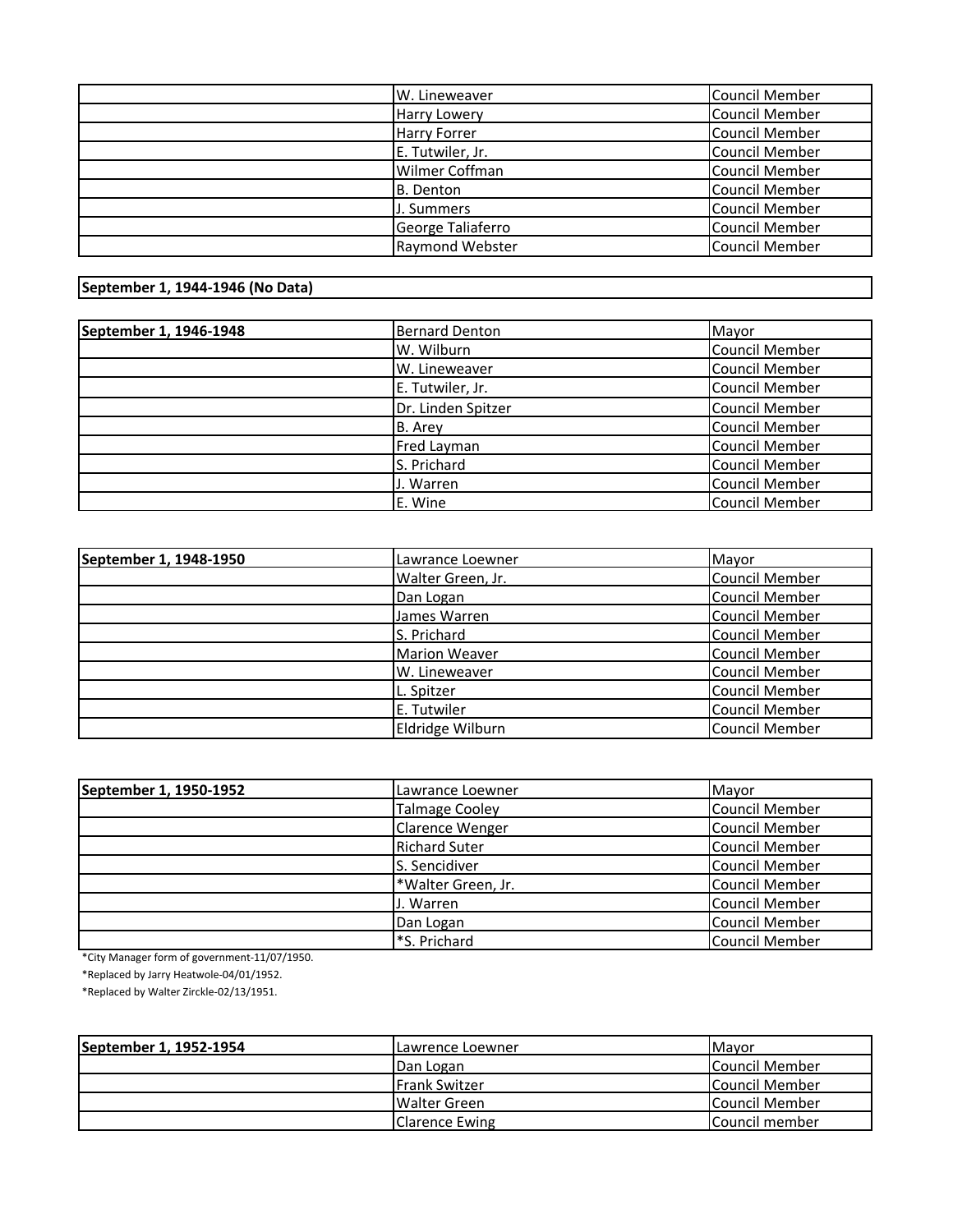| September 1, 1954-1956 | <b>Walter Green</b>  | <b>I</b> Mavor |
|------------------------|----------------------|----------------|
|                        | C. Ewing             | Council Member |
|                        | IL. Loewner          | Council Member |
|                        | <b>Frank Switzer</b> | Council Member |
|                        | Dan Logan            | Council Member |

| September 1, 1956-1958 | lFrank Switzer    | <b>IMavor</b>          |
|------------------------|-------------------|------------------------|
|                        | George Taliaferro | <b>Council Member</b>  |
|                        | C. Ewing          | <b>Council Member</b>  |
|                        | W. Zirkle         | <b>ICouncil Member</b> |

| September 1, 1958-1960 | lFrank Switzer            | <b>I</b> Mavor        |
|------------------------|---------------------------|-----------------------|
|                        | IC. Ewing                 | <b>Council Member</b> |
|                        | Joseph Mintzer            | <b>Council Member</b> |
|                        | <b>IGeorge Taliaferro</b> | <b>Council Member</b> |

| September 1, 1960-1962 | <b>Frank Switzer</b> | <b>I</b> Mavor        |
|------------------------|----------------------|-----------------------|
|                        | lIrish Nash          | <b>Council Member</b> |
|                        | Joseph Mintzer       | Council Member        |
|                        | C. Ewing             | <b>Council Member</b> |

| September 1, 1962-1964 | <b>IFrank Switzer</b> | <b>I</b> Mavor |
|------------------------|-----------------------|----------------|
|                        | Ilrvin Nash           | Council Member |
|                        | Uoseph Mintzer        | Council Member |
|                        | <b>Rov Erickson</b>   | Council Member |

| September 1, 1964-1966 | <b>IFrank Switzer</b>     | <b>I</b> Mavor         |
|------------------------|---------------------------|------------------------|
|                        | IIrvan Nash               | <b>Council Member</b>  |
|                        | Submitter                 | Council Member         |
|                        | <b>Rov Erickson</b>       | <b>Council Member</b>  |
|                        | <b>P</b> *Robert Williams | <b>ICouncil Member</b> |

\*Replaced by Vice-Mayor, Logan, 11/23/1964.

\*Replaced by Vice-Mayor, Logan, 12/08/1964.

| September 1, 1966-1968 | lFrank Switzer         | <b>I</b> Mavor        |
|------------------------|------------------------|-----------------------|
|                        | Ilrvin Nash            | Council Member        |
|                        | <b>Robert Williams</b> | Council Member        |
|                        | David Stovall          | <b>Council Member</b> |
|                        | <b>Roval Kincheloe</b> | Council Member        |

\*Vice Mayor-09/26/1967.

| September 1, 1968-1970 | <b>Rov Erickson</b>  | <b>IMavor</b>  |
|------------------------|----------------------|----------------|
|                        | Royal Kincheloe      | Vice Mavor     |
|                        | James Logan          | Council Member |
|                        | David Stovall        | Council Member |
|                        | <b>Frank Switzer</b> | Council Member |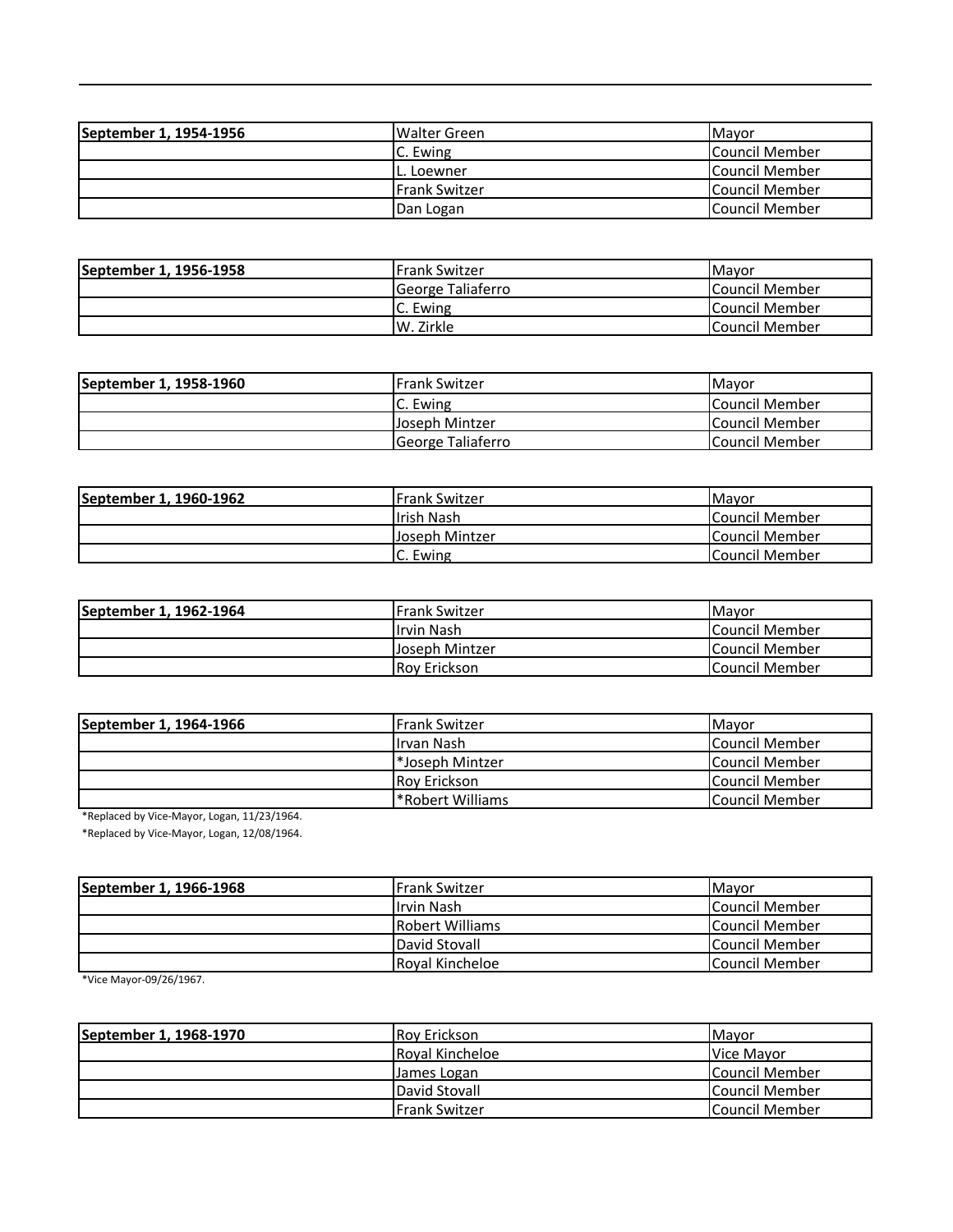| September 1, 1970-1972 | <b>Rov Erickson</b>   | <b>IMavor</b>          |
|------------------------|-----------------------|------------------------|
|                        | <b>IWarren Denton</b> | Vice Mavor             |
|                        | Walter Green, III     | Council Member         |
|                        | James Logan           | <b>ICouncil Member</b> |
|                        | <b>IFrank Switzer</b> | <b>ICouncil Member</b> |

| September 1, 1972-1974 | <b>Roy Erickson</b>   | <b>I</b> Mavor |
|------------------------|-----------------------|----------------|
|                        | <b>IWarren Denton</b> | Vice Mayor     |
|                        | Walter Green, III     | Council Member |
|                        | <b>Paul Cline</b>     | Council Member |
|                        | Raymond Dingledine    | Council Member |

| September 1, 1974-1976 | <b>Rov Erickson</b> | <b>IMavor</b>  |
|------------------------|---------------------|----------------|
|                        | Warren Denton       | Vice Mavor     |
|                        | Walter Green. III   | Council Member |
|                        | <b>Paul Cline</b>   | Council Member |
|                        | Raymond Dingledine  | Council Member |

| September 1, 1976-1978 | <b>Rov Erickson</b>      | <b>IMavor</b>      |
|------------------------|--------------------------|--------------------|
|                        | <b>IWarren Denton</b>    | <b>IVice Mavor</b> |
|                        | <b>Walter Green. III</b> | Council Member     |
|                        | Raymond Dingledine       | Council Member     |
|                        | <b>IElon Rhodes</b>      | Council Member     |

| September 1, 1978-1980 | <b>Rov Erickson</b> | <b>I</b> Mavor |
|------------------------|---------------------|----------------|
|                        | Walter Green. III   | Vice Mavor     |
|                        | Raymond Dingledine  | Council Member |
|                        | <b>Elon Rhodes</b>  | Council Member |
|                        | James C. Cisney     | Council Member |

| September 1, 1980- July, 1 1983 | <b>Roy Erickson</b> | <b>IMavor</b>         |
|---------------------------------|---------------------|-----------------------|
|                                 | Walter Green, III   | Vice Mavor            |
|                                 | Raymond Dingledine  | Council Member        |
|                                 | <b>Elon Rhodes</b>  | <b>Council Member</b> |
|                                 | James C. Cisney     | <b>Council Member</b> |

| July 1, 1983-1986 | Walter Green, III  | <b>I</b> Mavor        |
|-------------------|--------------------|-----------------------|
|                   | Raymond Dingledine | Vice Mavor            |
|                   | <b>Elon Rhodes</b> | Council Member        |
|                   | James C. Cisney    | <b>Council Member</b> |
|                   | Thomas H. Robinson | <b>Council Member</b> |

\*Charles L. Shank replaces Cisney on September 1, 1984, after his resignation.

| July 1, 1986-1988 | Walter Green, III        | <b>I</b> Mavor        |
|-------------------|--------------------------|-----------------------|
|                   | Raymond Dingledine       | Vice Mayor            |
|                   | Elon Rhodes              | Council Member        |
|                   | Thomas H. Robinson       | Council Member        |
|                   | <b>ICharles L. Shank</b> | <b>Council Member</b> |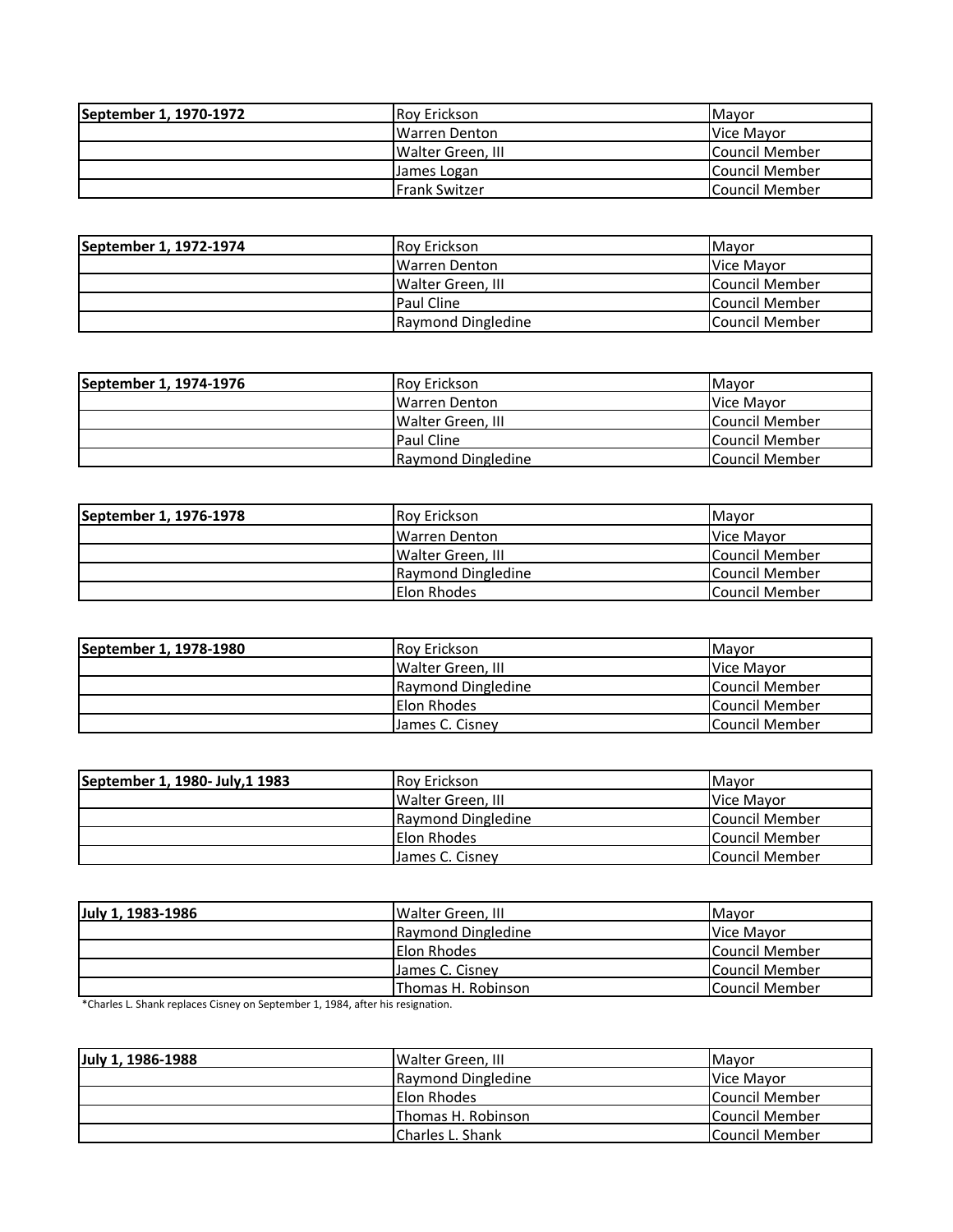| July 1, 1988-1990 | Walter Green, III  | <b>I</b> Mavor        |
|-------------------|--------------------|-----------------------|
|                   | Raymond Dingledine | Vice Mayor            |
|                   | <b>Elon Rhodes</b> | Council Member        |
|                   | Charles L. Shank   | Council Member        |
|                   | Curtis F. Kite     | <b>Council Member</b> |

| July 1, 1990-1992 | Walter Green, III  | <b>IMavor</b>  |
|-------------------|--------------------|----------------|
|                   | <b>Elon Rhodes</b> | Vice Mavor     |
|                   | Charles L. Shank   | Council Member |
|                   | IC. Robert Heath   | Council Member |
|                   | Raymond Dingledine | Council Member |

\*Emily R. Dingledine replaces her husband on August 1, 1990, after his death.

| July 1, 1992-1994 | IC. Robert Heath    | <b>I</b> Mavor        |
|-------------------|---------------------|-----------------------|
|                   | John N. Neff        | Vice Mavor            |
|                   | Walter Green, III   | Council Member        |
|                   | Emily R. Dingledine | <b>Council Member</b> |
|                   | Agnes M. Weaver     | <b>Council Member</b> |

| July 1, 1994-1996 | John N. Neff               | <b>IMavor</b>  |
|-------------------|----------------------------|----------------|
|                   | <b>Emily R. Dingledine</b> | Vice Mayor     |
|                   | Agnes M. Weaver            | Council Member |
|                   | Hugh J. Lantz              | Council Member |
|                   | Larry M. Rogers            | Council Member |

| July 1, 1996-1998 | Rodney Eagle      | <b>IMavor</b>  |
|-------------------|-------------------|----------------|
|                   | Hugh J. Lantz     | Vice Mayor     |
|                   | Walter Green, III | Council Member |
|                   | Larry M. Rogers   | Council Member |
|                   | John H. Byrd Jr.  | Council Member |

| July 1, 1998-2000 | Rodney Eagle      | Mayor                  |
|-------------------|-------------------|------------------------|
|                   | Hugh J. Lantz     | Vice Mavor             |
|                   | Walter Green, III | <b>ICouncil Member</b> |
|                   | Larry M. Rogers   | <b>Council Member</b>  |
|                   | IJohn H. Byrd Jr. | Council Member         |

| July 1, 2000-2002 | Carolyn W. Frank     | <b>I</b> Mavor |
|-------------------|----------------------|----------------|
|                   | Dorn Peterson        | Vice Mayor     |
|                   | Hugh J. Lantz        | Council Member |
|                   | Larry M. Rogers      | Council Member |
|                   | Joseph G. Fitzgerald | Council Member |

| July 1, 2002-2004 | Joseph G. Fitzgerald | <b>I</b> Mavor         |
|-------------------|----------------------|------------------------|
|                   | Larry M. Rogers      | Vice Mavor             |
|                   | lCarolvn W. Frank    | <b>ICouncil Member</b> |
|                   | Hugh J. Lantz        | <b>Council Member</b>  |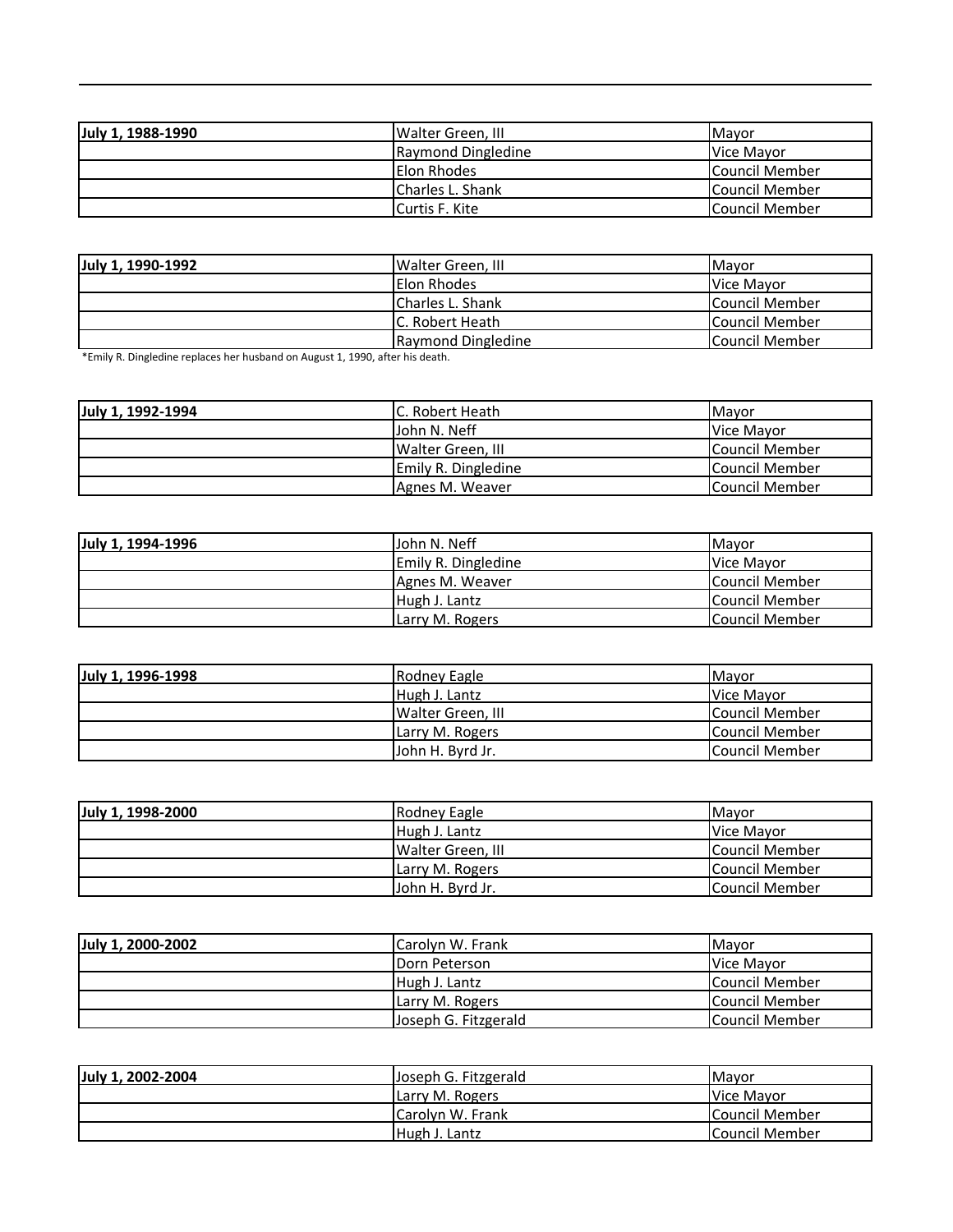|  |  | W.<br>i Dorn<br>יי<br>rson<br><b>VV</b> . | .<br>വഥ<br>Membe. "<br>, |
|--|--|-------------------------------------------|--------------------------|
|--|--|-------------------------------------------|--------------------------|

| July 1, 2004-2006 | Larry M. Rogers     | Mavor                  |
|-------------------|---------------------|------------------------|
|                   | Rodney L. Eagle     | Vice Mavor             |
|                   | Charles R. Chenault | <b>Council Member</b>  |
|                   | Hugh J. Lantz       | <b>ICouncil Member</b> |
|                   | George W. Pace      | <b>Council Member</b>  |

| July 1, 2006-December 31, 2008 | Rodney L. Eagle          | <b>I</b> Mavor |
|--------------------------------|--------------------------|----------------|
|                                | George W. Pace           | Vice Mavor     |
|                                | Ted Bvrd                 | Council Member |
|                                | <b>ICharles Chenault</b> | Council Member |
|                                | Carolyn W. Frank         | Council Member |

| January 1, 2009-December 31, 2010 | <b>Kai Degner</b> | <b>IMavor</b>         |
|-----------------------------------|-------------------|-----------------------|
|                                   | Richard A. Baugh  | Vice Mavor            |
|                                   | Ted Bvrd          | Council Member        |
|                                   | Carolyn W. Frank  | <b>Council Member</b> |
|                                   | David Wiens       | Council Member        |

| January 1, 2011-December 31, 2012 | Richard A. Baugh        | <b>Mavor</b>   |
|-----------------------------------|-------------------------|----------------|
|                                   | Ted Bvrd                | Vice Mayor     |
|                                   | <b>Charles Chenault</b> | Council Member |
|                                   | Kai Degner              | Council Member |
|                                   | David Wiens             | Council Member |

| January 1, 2013- December 31, 2014 | Ted Byrd                | <b>Mavor</b>   |
|------------------------------------|-------------------------|----------------|
|                                    | <b>Charles Chenault</b> | Vice Mavor     |
|                                    | Richard A. Baugh        | Council Member |
|                                    | Kai Degner              | Council Member |
|                                    | Abe Shearer             | Council Member |

| January 1, 2015- December 31, 2016 | Chris Jones      | <b>IMavor</b>  |
|------------------------------------|------------------|----------------|
|                                    | Richard A. Baugh | Vice Mavor     |
|                                    | Ted Byrd         | Council Member |
|                                    | Kai Degner       | Council Member |
|                                    | Abe Shearer      | Council Member |

| January 1, 2017- December 31, 2018 | Deanna R. Reed          | Mayor          |
|------------------------------------|-------------------------|----------------|
|                                    | Richard A. Baugh        | Vice Mayor     |
|                                    | Ted Byrd                | Council Member |
|                                    | Chris Jones             | Council Member |
|                                    | George Hirschmann       | Council Member |
|                                    |                         |                |
| January 1, 2019- December 31, 2020 | <b>I</b> Deanna R. Reed | Mayor          |

| Danuary 1, 2015- December 31, 2020 | TDEAITH N. NEEU | <b>I</b> IVIdVUI |
|------------------------------------|-----------------|------------------|
|                                    | Sal Romero      | Vice Mavor       |
|                                    | Richard Baugh   | lCouncil Member  |